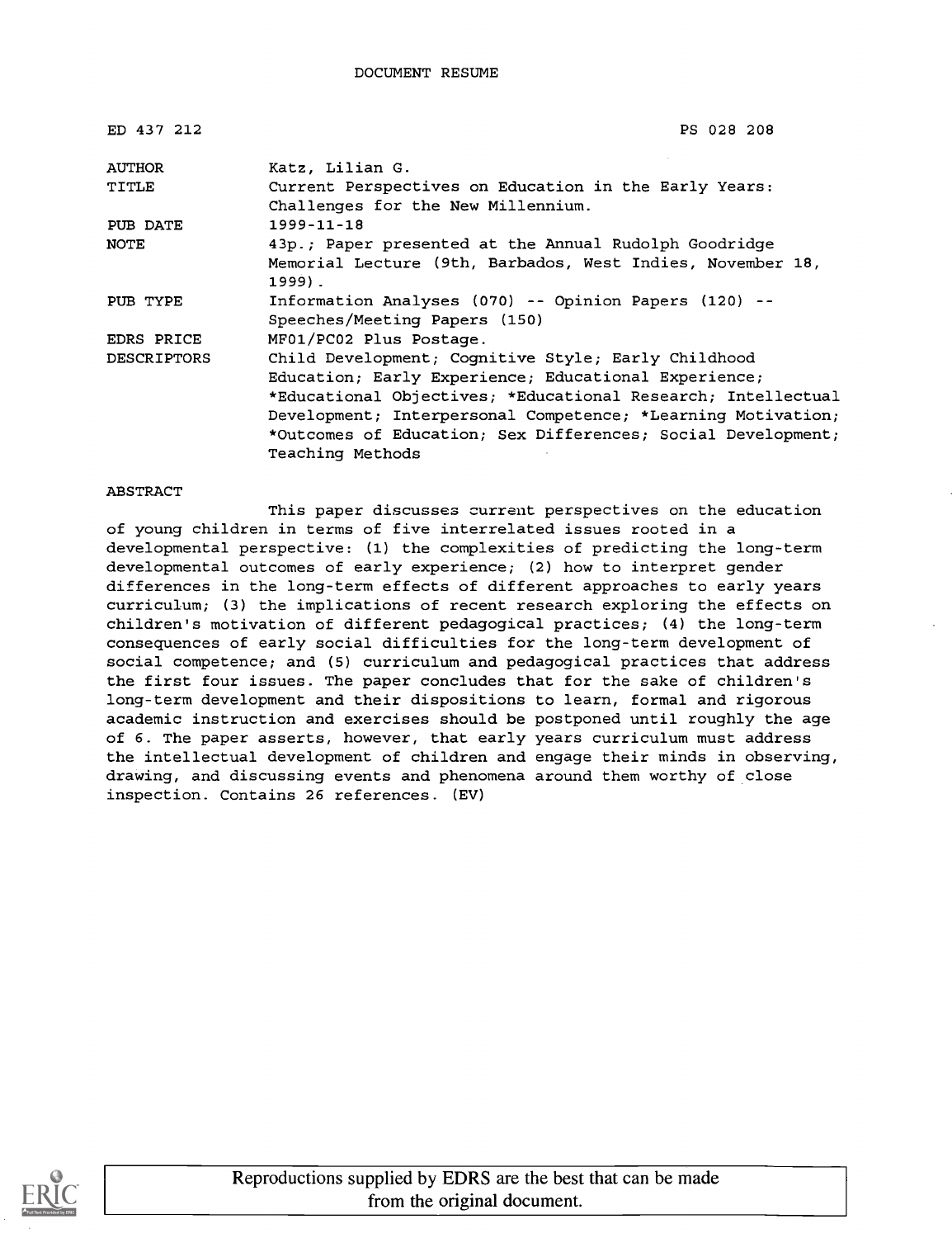Current Perspectives on Education in the Early Years: Challenges for the New Millennium.

N U.S. DEPARTMENT OF EDUCATION Office of Educational Research and Improvement EDUCATIONAL RESOURCES INFORMATION<br>CENTER (ERIC)<br>Notes that the center of the center of the center of the center of the center of the center of the center of the center of the center of the center of the center of the cente  $\Gamma$  )  $\Gamma$  This document has been reproduced as  $\Gamma$  received from the person or organization originating it. D Minor changes have been made to improve reproduction quality. Points of view or opinions stated in this document do not necessarily represent official OERI position or policy.

Lilian G. Katz, Ph.D. University of Illinois USA

Ninth Annual Rudolph Goodridge Memorial Lecture

University of the West Indies Cave Hill Campus Barbados

November 18, 1999

PERMISSION TO REPRODUCE AND DISSEMINATE THIS MATERIAL HAS BEEN GRANTED BY

Ilian G. Katz

TO THE EDUCATIONAL RESOURCES INFORMATION CENTER (ERIC) 1

1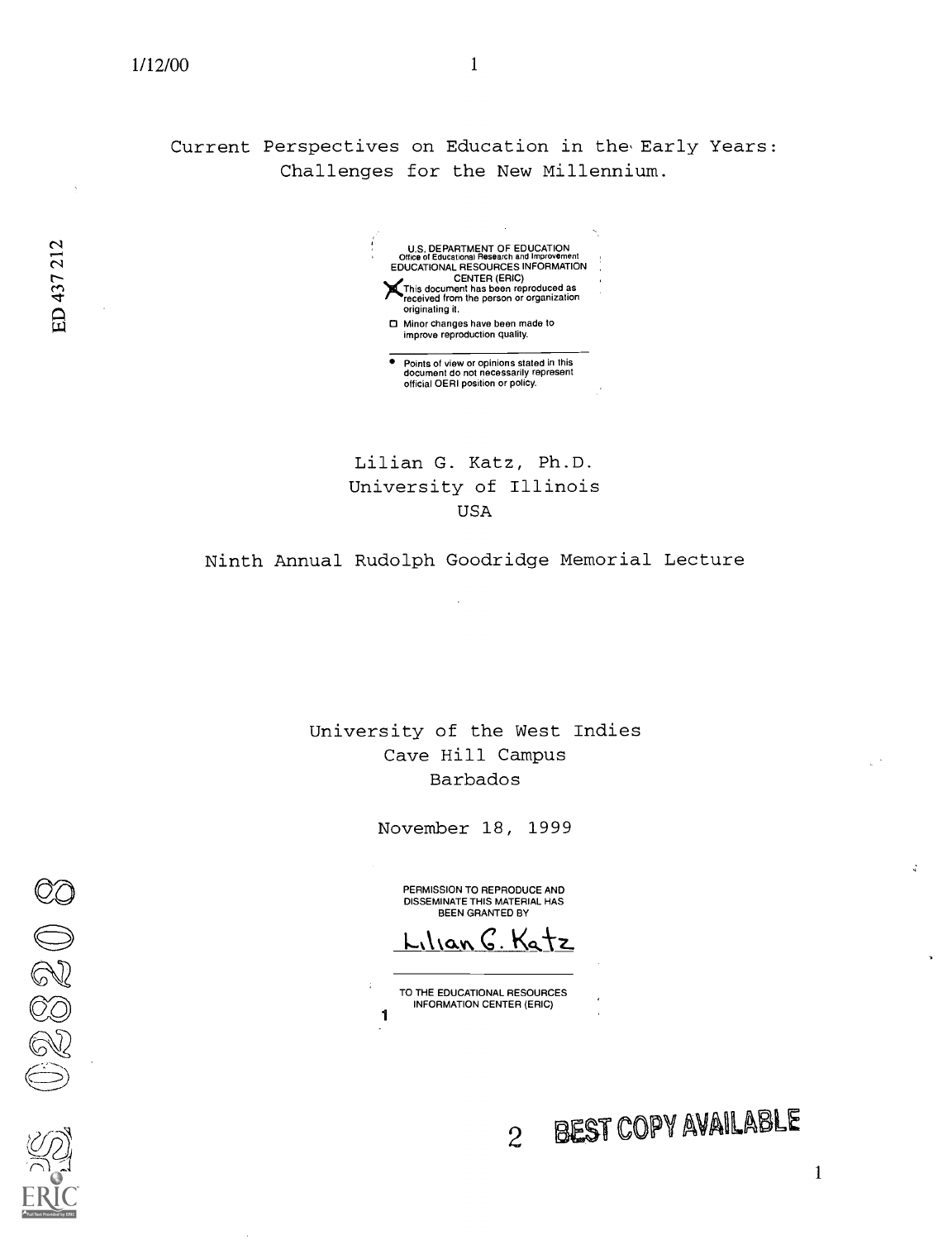Current Perspectives on Education in the Early Years: Challenges for the New Millennium

> Lilian G. Katz, Ph.D. Professor Emerita & Director, ERIC/EECE University of Illinois Urbana-Champaign, IL USA

#### Abstract

This paper discusses current perspectives on the education of young children in terms of five main issues: (1) the complexities of predicting the long-term developmental outcomes of early experience; (2) questions about how to interpret gender differences in the long-term effects of different early years curriculum approaches; (3) the implications of the results of recent research on the effects on motivation of different pedagogical practices; (4) the long term consequences of early social difficulties in the long term development of social competence; and (5) some curriculum and pedagogical practices that would address the first four issues.



 $3 \hspace{2.5cm}$  1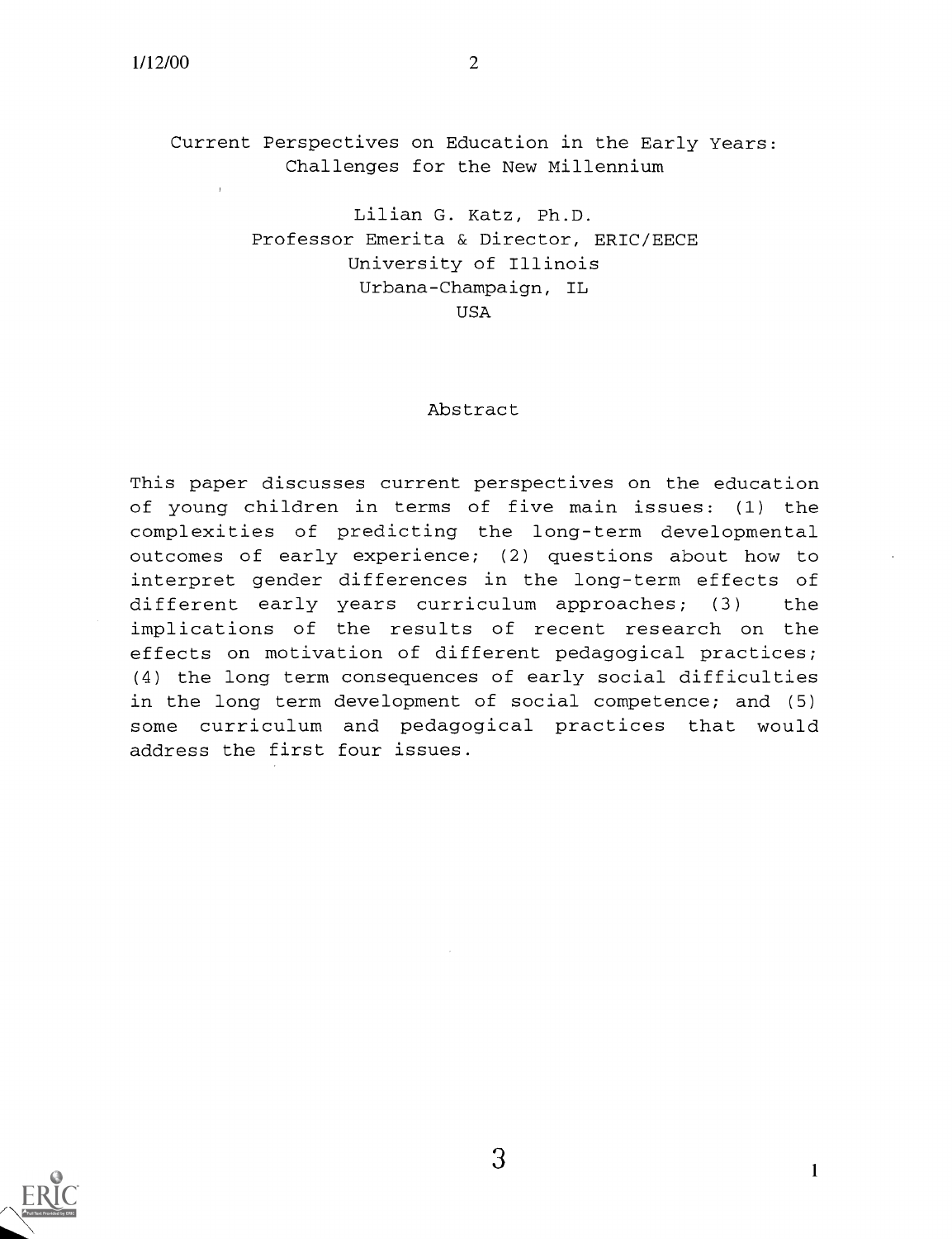Current Perspectives on Education in the Early Years: Challenges for the New Millennium.

Introduction

Before approaching the daunting topic assigned to me I wish to express my gratitude for the opportunity to participate in paying tribute to the memory of Rudolph Goodridge and to his contribution, dedication and service to education in this country that he cared about so deeply. I want also to share a few very fond recollections of my encounters with him over a several years.

My first meeting with Rudolph Goodridge was in 1981, shortly before <sup>I</sup> came for an extended stay as Visiting Professor at the UWI Cave Hill campus in 1983. At the time of our first meeting, my own scholarship was focused on issues in the training, education and professional development of teachers of young children. He took particular interest in the conceptualization the developmental stages of teachers (see Katz, 1995), and the work then in progress of formulating the six dilemmas of teacher education (See Katz & Raths, 1992). Mr. Goodridge willingly read drafts of papers and made helpful and penetrating comments and suggestions on all aspects of them. He didn't miss a thing! He was always willing to help me to understand education in Barbados and readily responded to my questions. In addition my husband and I enjoyed spending New Year's Day with his entire family

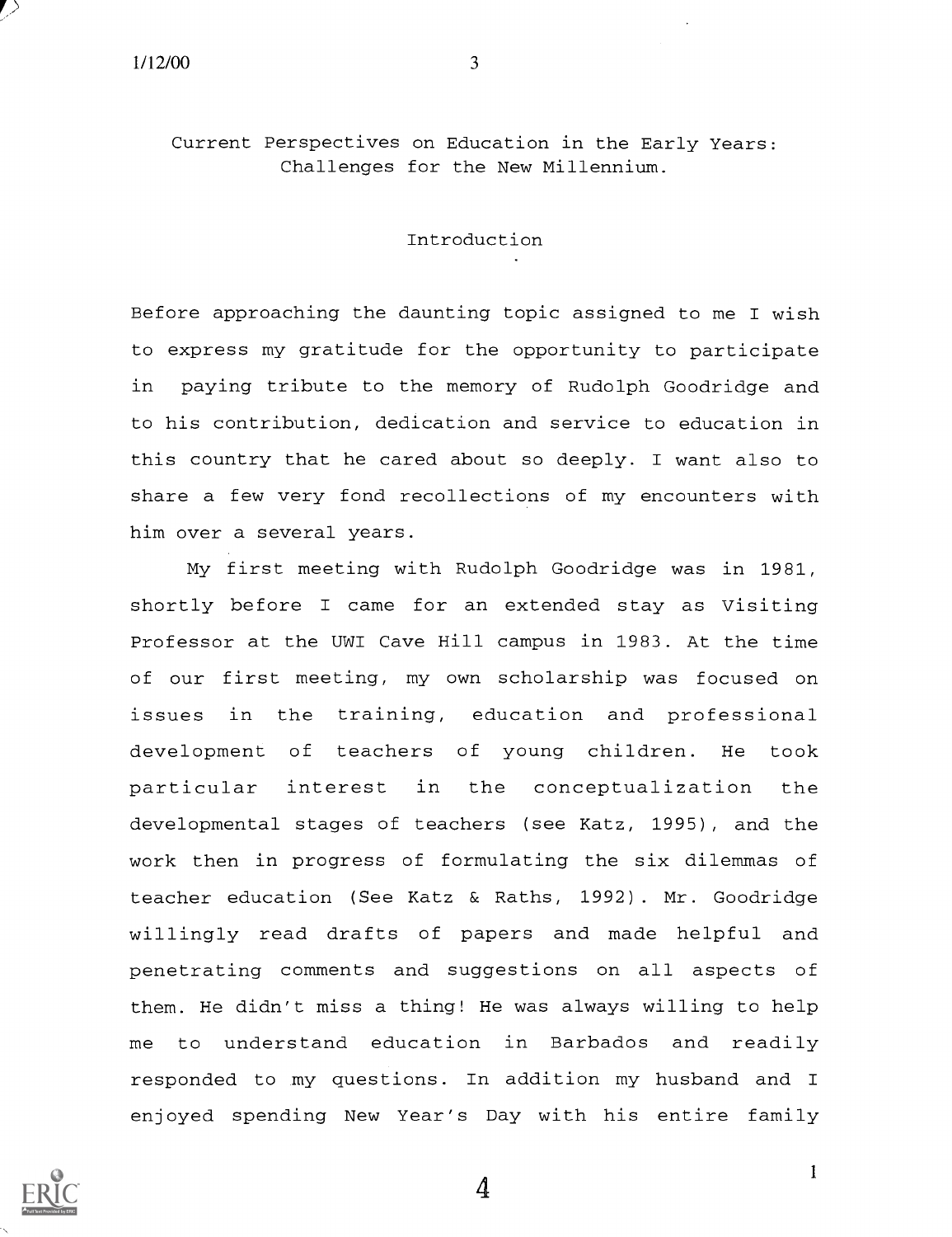several years in a row. I still miss him and surely will continue to do so for a long time to come.

Over the period of twenty-five years working with colleagues and visiting Barbados I have developed a deep appreciation for the country's long history of taking the education of all its young seriously and the quality of education here, often under difficult conditions. I realize that in recent years many concerns and complaints have been voiced, and that dire warnings of impending economic and social disasters are forecast because of purported shortcomings of the schools and their teachers. In the US this pattern of public carping about education is called "school bashing." Perhaps you call is "school lashing!" In the US this constant criticism and complaining about the schools is an indoor sport! Everyone has once been a player and therefore knows all about how to play it! We have commentators - television "talking heads" - who make a good living bashing schools and teachers, even though overall, there have been recent improvements.

I am not sure whether the pattern is quite the same here and in other parts of the Caribbean; but our critics often imply that education used to be good, or certainly better - especially when they were pupils! I suggest that this is typically a manifestation of 'chronic nostalgia' or `selective amnesia.' There have always been problems with education; they just might be different in nature and visibility. This often harsh criticism is typically offered by people who have never taught in schools. Indeed,

5

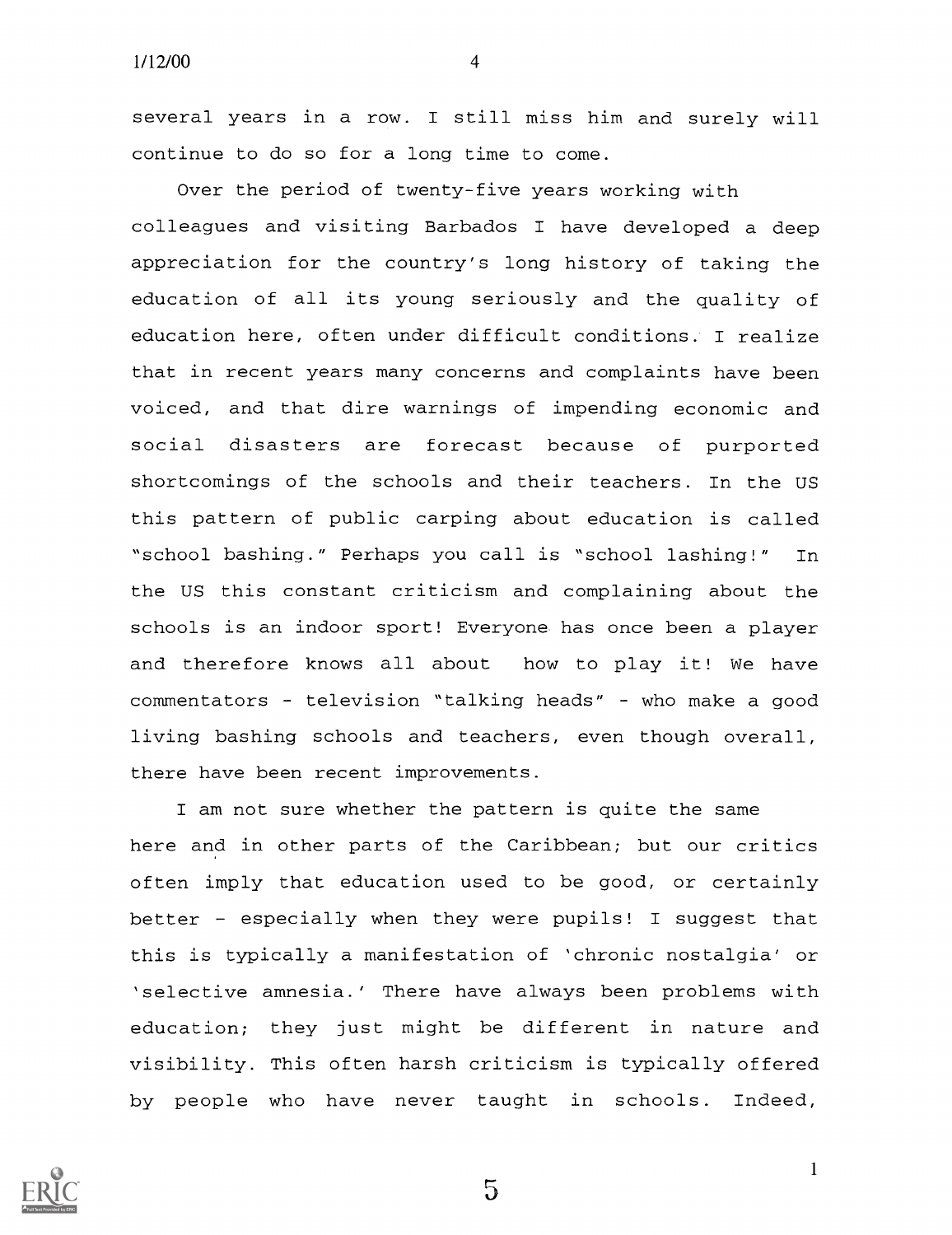sometimes I can't help but think that perhaps their own schools were really quite poor because their criticisms of schooling show a remarkable lack of understanding and insight into how complex education in a contemporary democracy really is.

Of course education could and should be better than it is! It is difficult to imagine that there could ever be a time when such a wish would not be appropriate. But I want to add here that I know of no evidence that all this harsh public criticism of education and of teachers, league tables, punitive reforms, and other types of public humiliation of schools which are experiencing difficulties leads to their improvement or reduces the problems they face. On the contrary, all of this self-righteous public nagging about education in the US is demoralizing and exacerbates the already serious problem of trying to recruit our most able young people into the teaching profession. I hope criticism of education never reaches such a severe level in this part of the world.

On this occasion I have been asked to address the topic of education in the early years in terms of current perspectives and the challenges ahead in the new millennium. Many recent papers, conferences and presentations refer to the coming century or millennium in their title or theme. There are certainly plenty of current challenges. But it seems clear to me that we cannot anticipate the challenges of the future except in terms of what we know today. The great challenges ahead are most

6

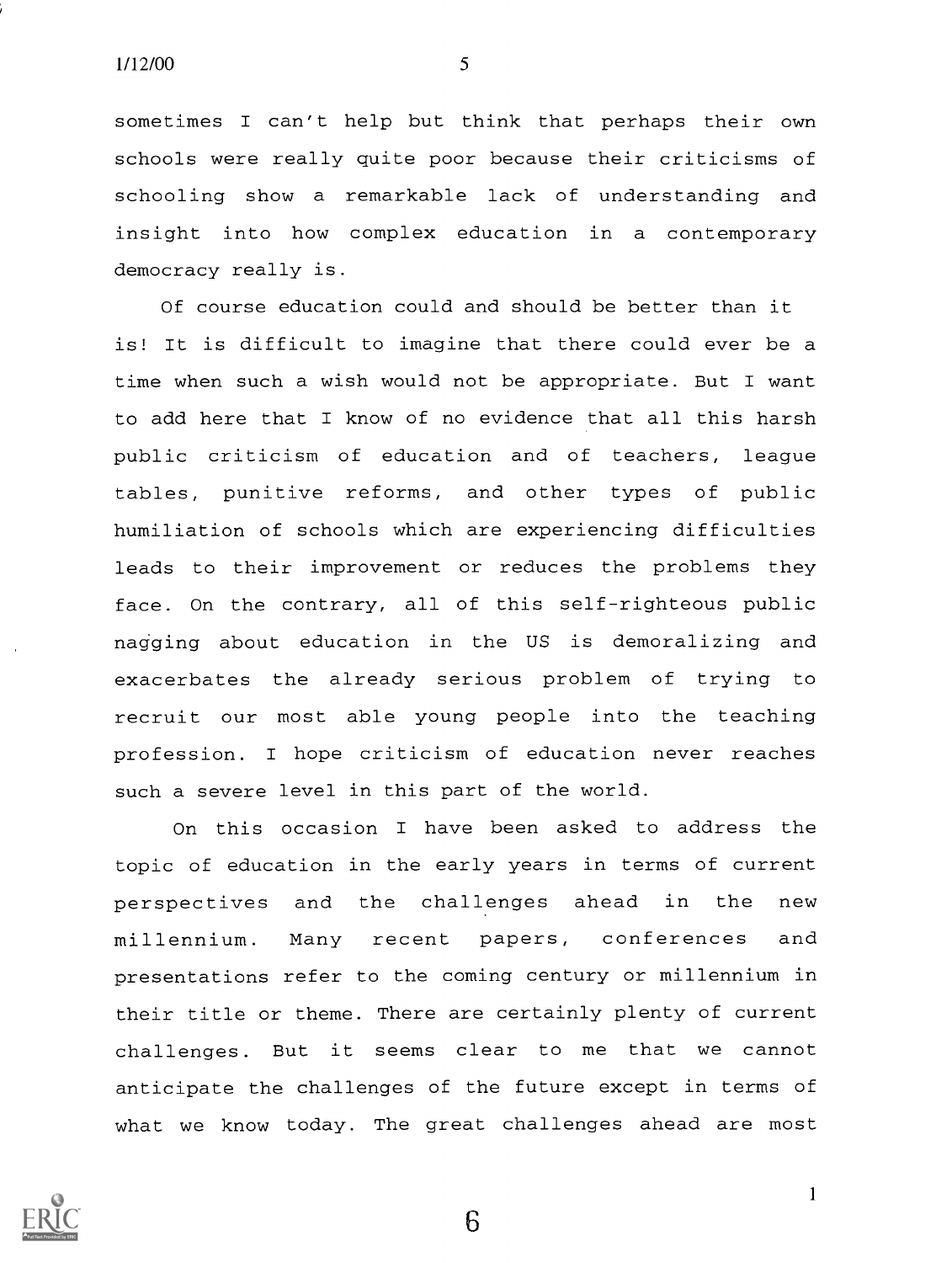likely to be caused by what we do not now know. By way of illustration let us imagine having asked Abraham Lincoln or any other thoughtful US citizen in the year 1860 to describe their vision of the typical American family one hundred years hence in 1960. They would very likely have said that America would be so well developed and prosperous that every family would own not just one horse but two! The internal combustion engine had not yet been invented in 1860! Thus we see that we can only make predictions on the basis of current knowledge and therefore we are at the mercy of our best guesses.

As to current perspectives, I offer the caveat that the perspectives shared herein are largely my own and not necessarily shared by all others in the field of early years education. Furthermore, they are based largely on experience and research in North America. Although I was born and spent my formative years in England and have worked with colleagues in this field in more than forty countries, <sup>I</sup> am well aware of the extent to which my perspectives are shaped and determined by the context in which most of my work is conducted. That having been said, I am always amazed by the similarities of issues - at least in my field across countries. Nevertheless, I appreciate the likelihood that my remarks may not be fully relevant to the contexts, constraints, and traditions within which all of you live and work.

7

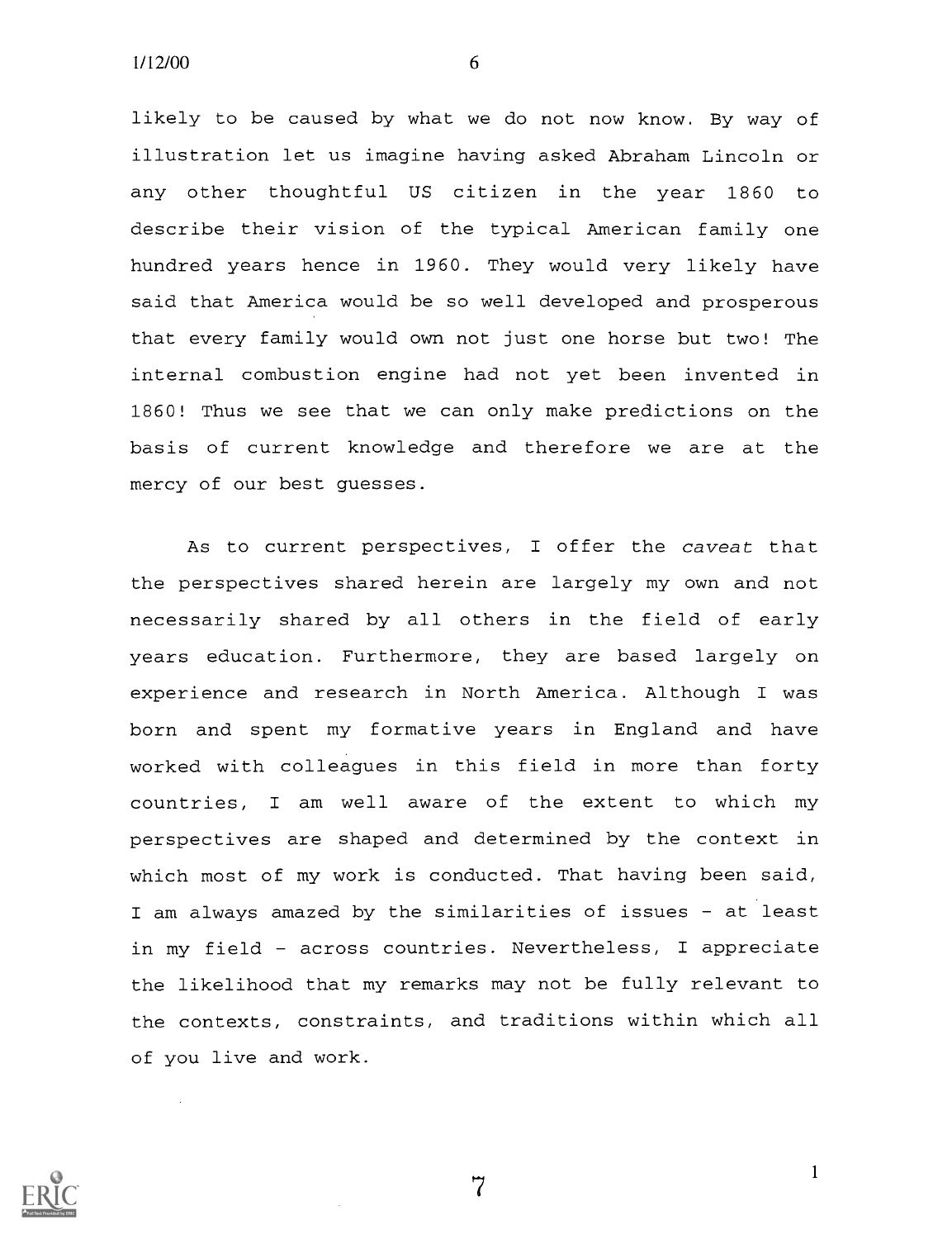The discussion that follows offers my own current perspectives on the field in terms of five inter-related issues rooted in a developmental perspective on education in the early years. <sup>I</sup> begin with a discussion of the concept of development and the long-term consequences of early experience, then a brief look at longitudinal studies of the effects of various approaches to the curriculum in the early years. These issues are followed by a brief discussion of current perspectives on motivation, then a very brief summary of what is known about the long term development of social competence, and close with some implications for the curriculum and teaching methods in the early years.

## 1. The Concept of Development: Early Experience and Later School Functioning

One of the most important and problematic challenges to the field of early years education is to provide experiences to the young that we could confidently assume will contribute positively to their later functioning and, similarly, avoid those likely to have long term negative effects. These provisions include responding to young children so as to enhance their growth, development, and learning and to minimize those responses that may have long-term negative consequences. Meeting these challenges successfully requires some agreement concerning the very complex nature of development and what it implies about the relationships



8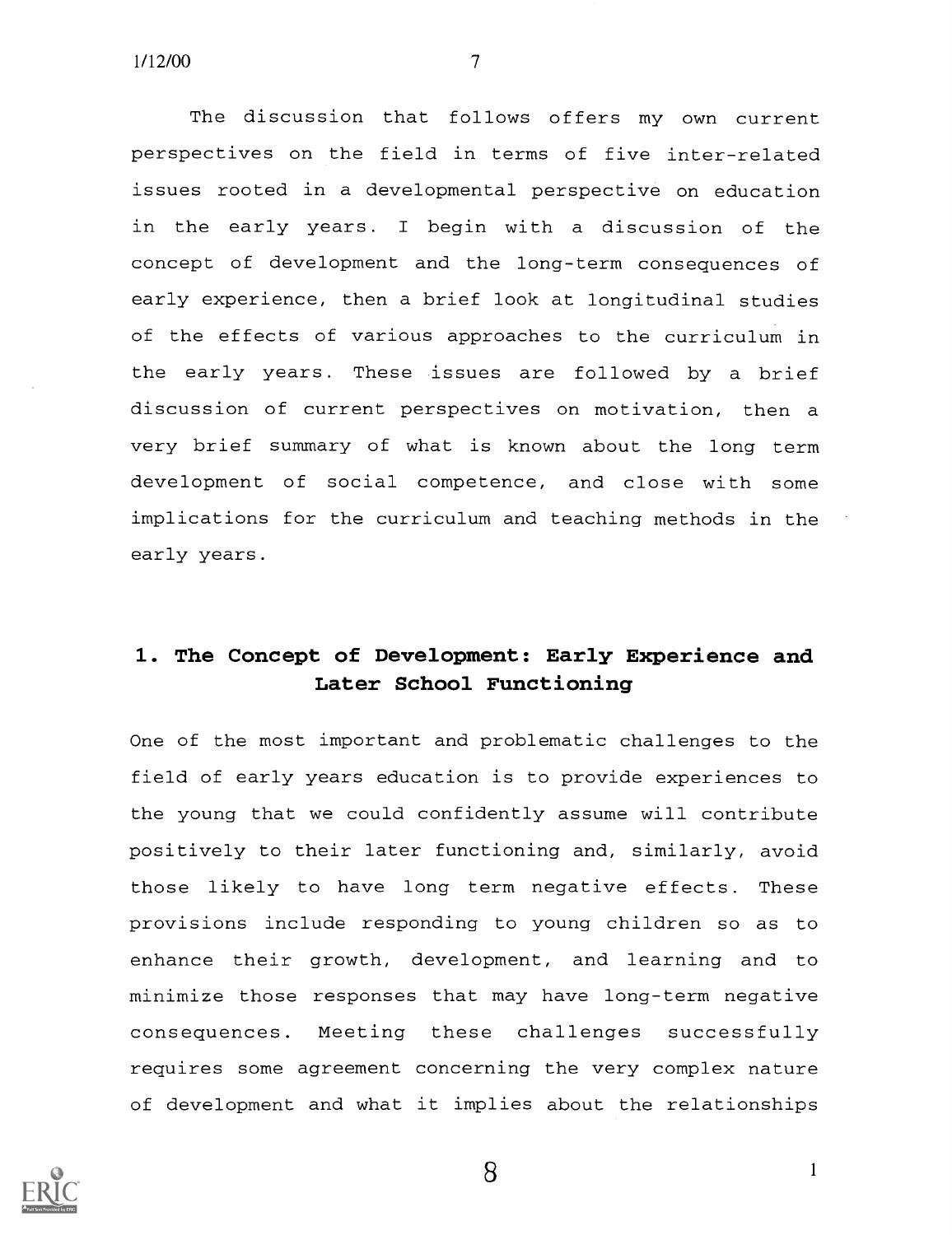between early experience and later competencies. Achieving agreement on the nature of development has become increasingly difficult as our awareness of the power of the cultural context in which it occurs deepens (Jessor, Colby, & Schweder, 1996). Surely the next century will further our awareness of the complex mix of individual characteristics, experience, and the larger context in the course of development. We are more cognizant than earlier of the extent to which children can 'cause' their own development. As Damon points out

> A child who has learned to greet others with hostility and suspicion will create a different sort of developmental pathway for himself than a child who has learned more positive and friendly modes of responding. ... the child's behavior sustains itself across time and settings, because it has the capacity to at least partly shape the nature of those settings. (In this example, the hostile greeting provokes a hostile response, which further feeds the child's suspicious orientation. (Damon, 1996; p. 462)

As a noun, the term development refers to the end of a process of bringing something from latency to fulfillment (American Heritage Dictionary, 1993). As a verb, it means to "cause to become more complex or intricate; to cause gradually to acquire specific roles, functions, or forms, to grow by degrees into a more advanced or mature state." In biology, the term means "to progress from earlier to



9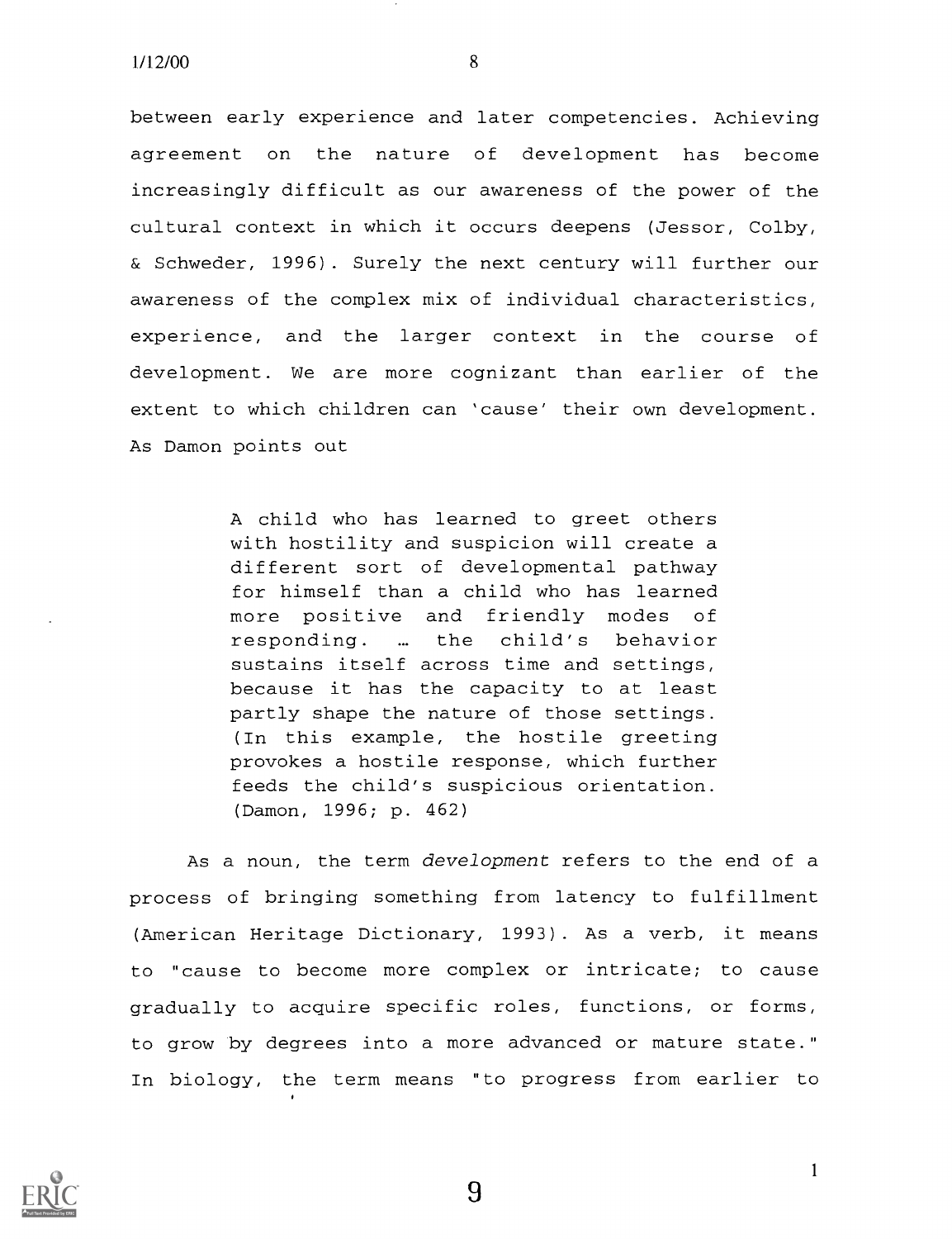later stages of a life cycle; to progress from earlier to later or from simpler to more complex states of evolution" (American Heritage Dictionary, 1993). In other words, development is a particular kind of change. Change for the better. Change from immature or simple capacities and behavior to more mature or complex ones.

Miller (1983) asserts that

What is critical about developmental theory is that it focuses on change over time. Although developmental theories have non-developmental theoretical concepts...they diverge from nondevelopmental theories by emphasizing changes over time in these concepts (p. 5).

These definitions suggest that when we use the term child development we are referring to a set of principles, concepts, and facts that describe and account for the processes involved in change from immature to mature status and functioning'. In other words, we are referring to a particular kind of change: change that is dynamic rather than linear. Note that we do not offer teacher training courses on "child change," but on "child development." The point of this distinction is that when we discuss and study long term effects on development we are inevitably--even if only implicitly--concerned about a desired "end state" or



10

 $1$  For example, in language development we would describe and account for the processes involved in the change from "baby talk" to mature competent use of the mother-tongue when talking about language development. Presumably such processes can be described for the development of competence in the use of all mother-tongues.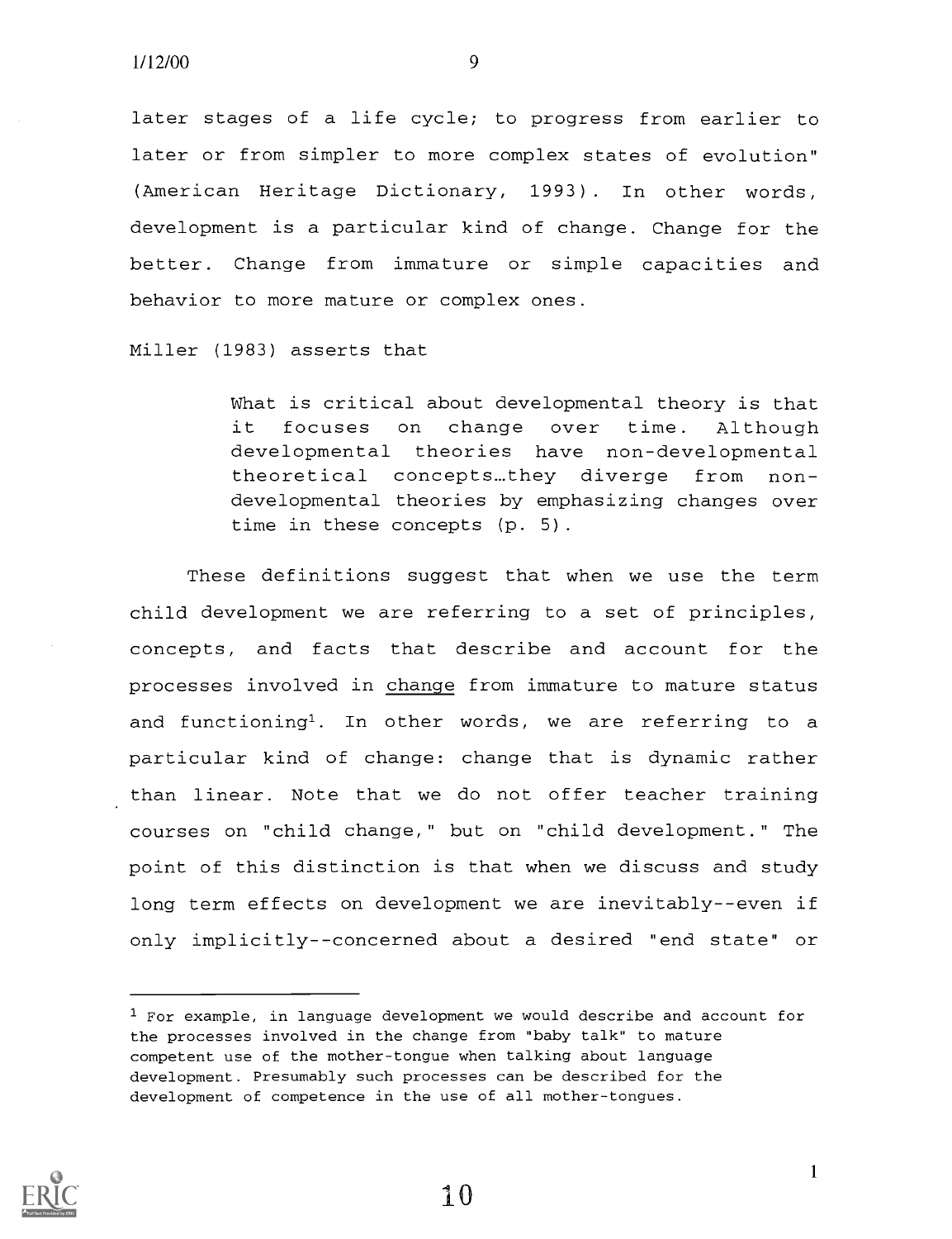ultimate mature state of some kind. Indeed, in a certain sense, all child rearing, all socialization of the youngof which education is a sub-category--is future oriented. Even a culture that teaches its children to worship ancestors, does so in anticipation of its children doing so in the future.

Surely all cultures, perhaps in many different ways, strive to behave so as to ensure that their young will have the feelings they themselves have and will believe what they themselves believe when those children are fully grown. In this sense, we are always making assumptions, mostly implicitly, about what future feelings, beliefs, and competencies are desirable, if not essential, for the ultimate wellbeing of our children. Conceptions of the ultimate "end state" of development, and assumptions about the processes involved in reaching it have undergone substantial revision and revisiting in the last several years and can be counted on to do just as much in the next millennium. As Damon (1989) points out

...child development has been exposed to many jarring alternatives over the past twenty years. Anthropologists have challenged developmental universals and made us increasingly aware of cultural diversity...our old view was incomplete and perhaps therefore distorted...A new perspective can have a jarring effect on existing sensibilities, particularly when the new perspective carries with it alternative assumptions about the nature of things. This can be as unsettling as it is intellectually delightful (p. 2).



.11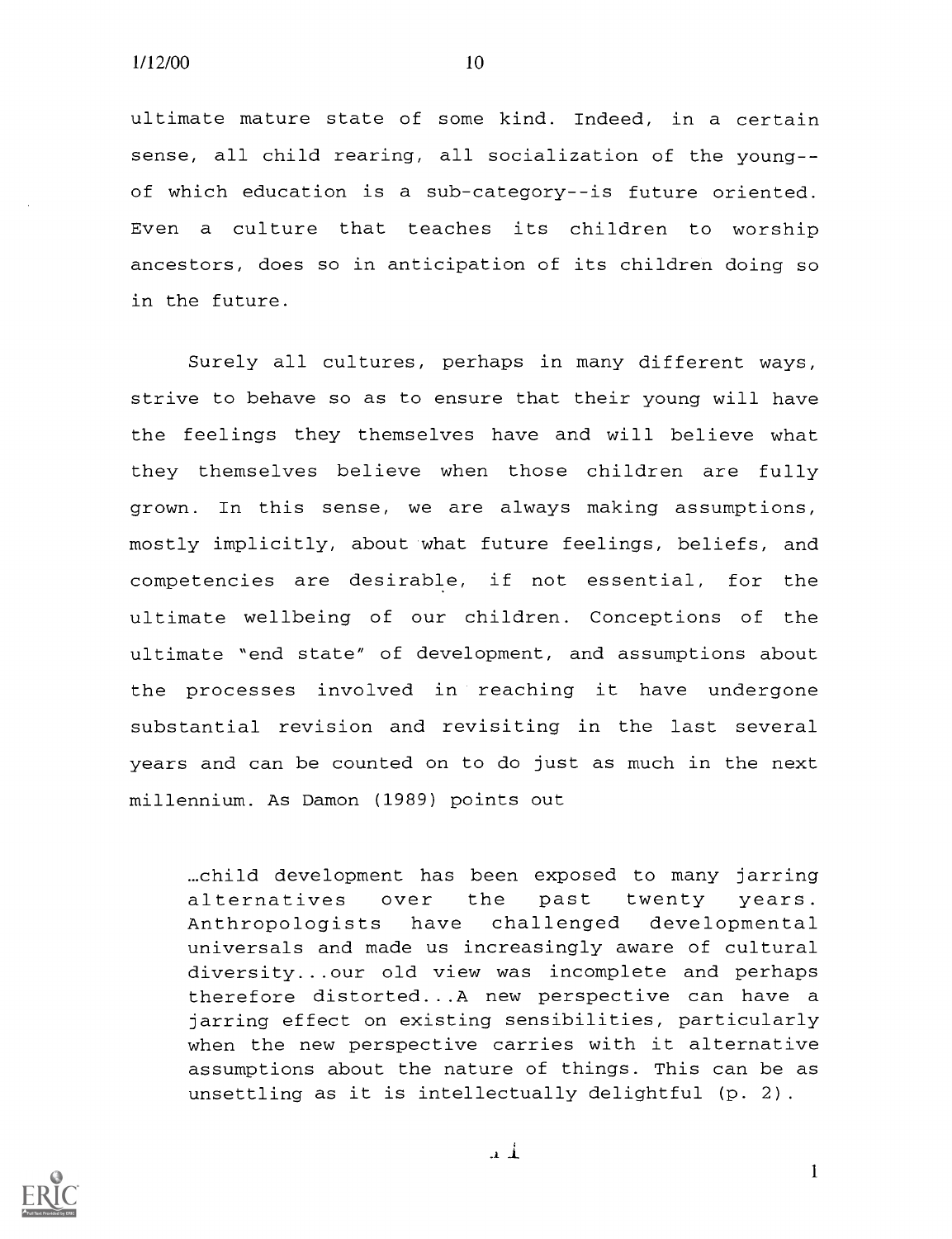It remains reasonable, however, to assume that human development has at least two equally important dimensions: the normative and the dynamic dimensions. There are at least two equally important dimensions of development to be considered in selecting curriculum and teaching practices: the normative and dynamic dimensions, as follows:

(a) The normative dimension of development addresses the characteristics and capabilities of children that are typical or normal for their age group (e.g. the typical size of vocabulary of four-yearolds, the average age of first walking, of understanding numerical concepts, etc.).

Age norms provide useful starting points for curriculum planning. Knowledge of age-typical interests, activities and abilities can provide a basis for preliminary planning of a program of activities, and the selection of equipment and materials. For example, the norms of development provide a basis for assuming that most but not all twoyear-olds need daytime naps, most four-year-olds understand calendar concepts very poorly, or that typically, most five-year-olds can begin to write their own names. However, it is important to keep in mind that the attributes that concern developmentalists are culture bound. Heine et al (1999) point out that early achievement of and autonomy so highly valued in the US is not seen in Japan, for example.

Age norms can also be useful for alerting teachers to individual children whose patterns of behavior and competencies depart noticeably from those of their age



1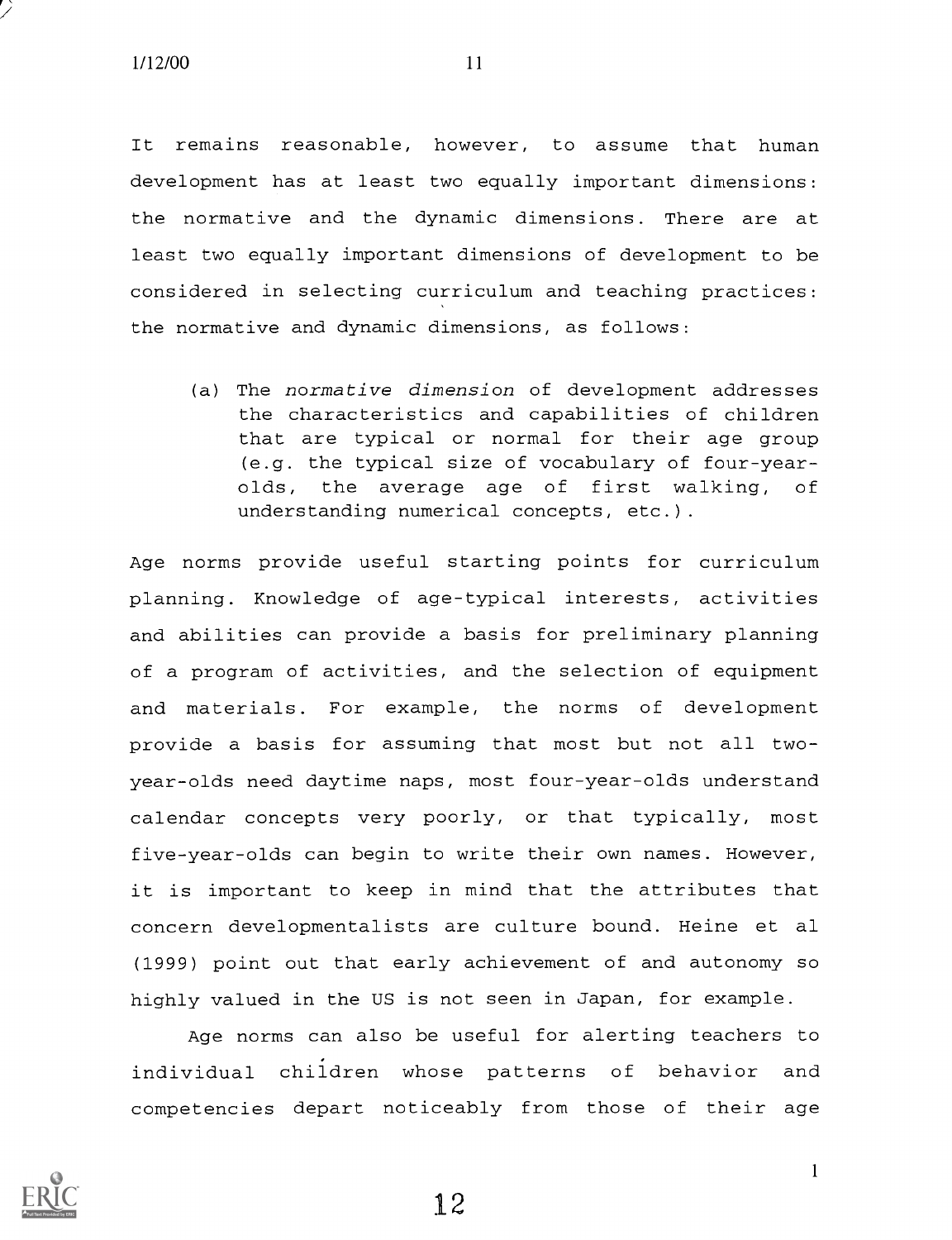group and who therefore warrant the kind of close observation necessary to ascertain whether special curriculum and teaching strategies might be recommended.

- (b) The dynamic dimension of development deals with an individual child's progress from immaturity to maturity rather within age group comparisons. This dimension addresses changes over time within an individual and the long-term effects of early experience rather than the normality or typicality of behavior and abilities of a particular age group at one point in time. This dimension has three aspects:
	- i) Sequence refers to the order or stages of development through which an individual passes, e.g. in achieving mastery of first language.
		- Under this heading, the curriculum and teaching practices consider what developmental tasks and learning have to be completed before the next learning is most likely to occur. (For example, it is reasonable to assume that starting to learn a second language is most likely to be beneficial following mastery of one's first language.)
	- ii) Delayed effects refer to the potential positive and negative effects of early experience that are not manifested at the time of occurrence, but may influence later functioning (e.g., early infant-caregiver attachment may influence later parenting competence, a hypothesis that has been contentiously discussed among developmental psychologists for many years).

This particular aspect of the dynamic dimension of development takes up issues



13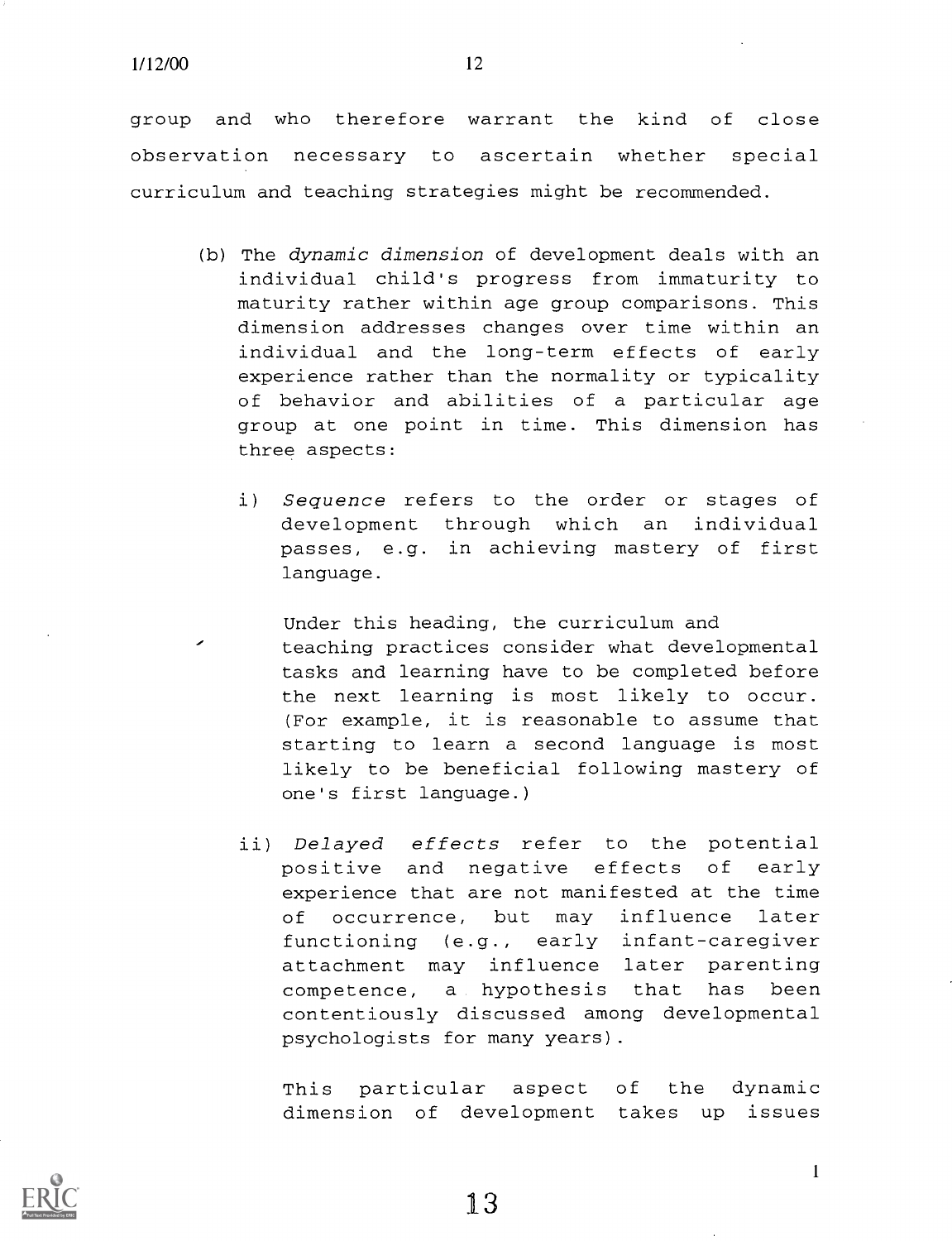concerning practices that are effective in the short term but may have delayed or "sleeper" effects that are deleterious in the long term (e.g., rewards and punishments, insecure early attachment of the infants to caregivers, etc.). Similarly, some practices that may not seem important to development during the early years may have positive delayed effects later. Whether positive or negative, delayed effects are those effects of experience that are not manifested until later in the course of development.

iii) Cumulative effects refer to experiences that may have no effects (either positive or negative) if they occur occasionally or rarely, but may have powerful effects if they occur frequently (e.g., the cumulative positive effects of frequent block play or cumulative negative effects of frequent and repeated - even if mild - criticism).

This formulation of the two dimensions of development, and the three sub-categories of the dynamic dimension in particular, suggest the principle that just because young children can do something does not necessarily mean that they should do it. The question of what young children should be doing and learning in their early years education must be decided on the basis of what best serves their development in the long term  $-$  to the extent we can know what that might be.

#### Four kinds of learning goals

Before I take up recent research that bears directly on this principle, it seems useful to note that all



1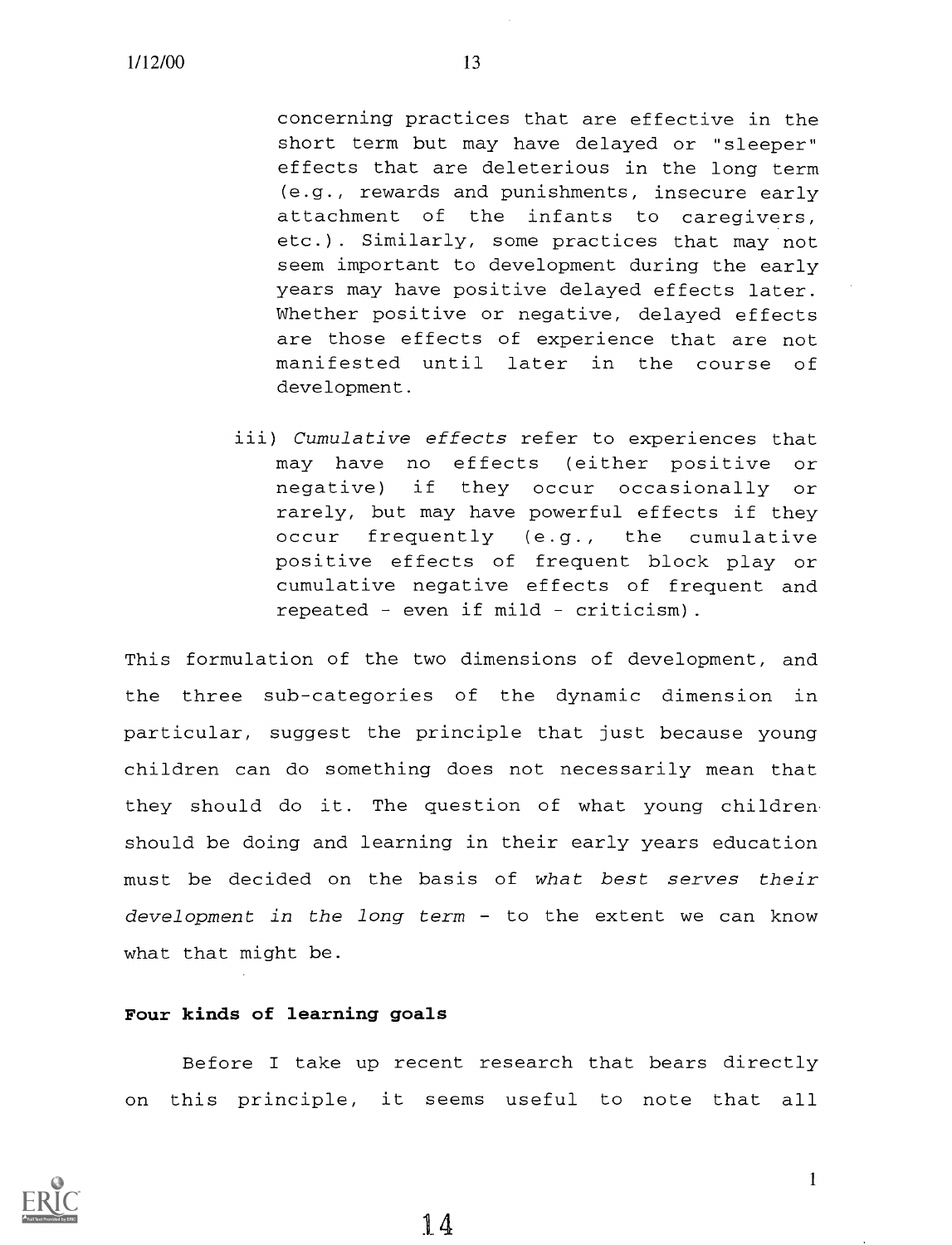curricula at every level of education, must take into account at least four categories of learning goals: (a) knowledge, (b) skills, (c) dispositions, and (d) feelings.

These are briefly defined as follows:

- Knowledge includes facts, information, understandings, constructions, concepts, stories, songs, legends, and the like.
- Skills are defined here as relatively small units of action that can be easily observed and inferred from behavior, including physical, social, verbal skills of various levels of specificity.
- Dispositions are habits of mind--not mindless habits--with motivational and affective qualities that propel the manifestation of relevant behavior, e.g. curiosity, cooperativeness, quarrelsomeness, etc (See Katz, 1995, for a fuller discussion of the problems of defining dispositions).
- Feelings are internal emotional states associated with most contexts and interactions (Katz, 1995).

I have listed knowledge and skills as the first and second of the four learning goals because educational programs and institutions are uniquely charged by their communities with the responsibility of helping children acquire worthwhile knowledge and useful skills. Of course, both knowledge and skills are also learned in many other contexts outside of official educational settings. Preschools and schools have the responsibility to help the young acquire knowledge and skills they judge worthwhile and that contribute to the development of competencies that will be essential for

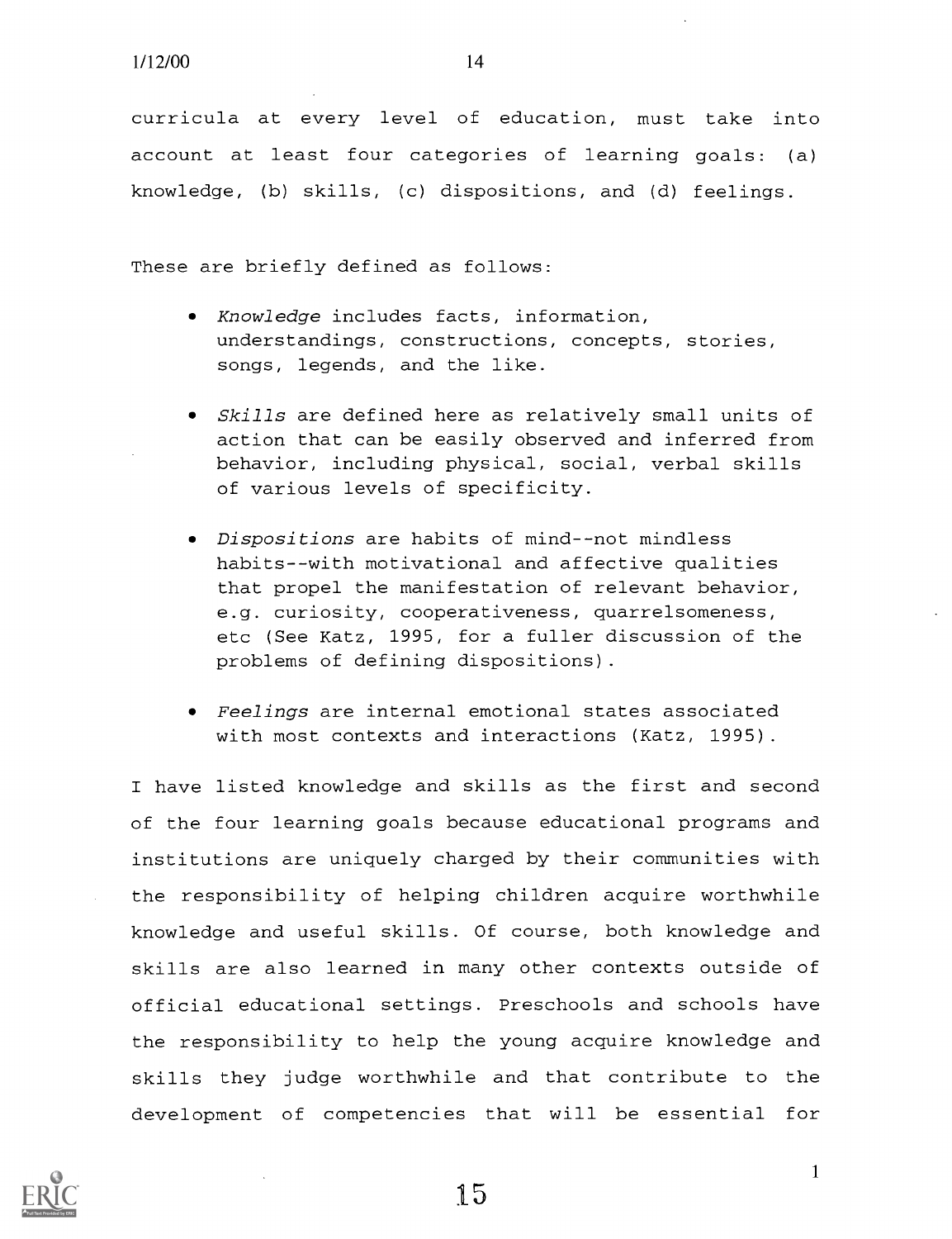ultimate effective participation in the community. No matter which curriculum, activities, and teaching strategies are employed to accomplish these first two learning goals - knowledge and skills - the other two goals: dispositions and feelings, are likely to be influenced by them, whether intentionally or by default.

It seems appropriate during the early years to be especially intentional and deliberate about strengthening desirable dispositions and feelings. Important dispositions to strengthen in the early years include the inborn dispositions to make sense of experience and to learn, and other intellectual dispositions such as to analyze, theorize, hypothesize, conjecture, etc. Among important social dispositions are those to form attachments, relationships and friendships, to be open to others who are different, to be empathetic, etc. Note that not all dispositions are desirable: some children develop the disposition to avoid peers who are unlike them. Important feelings to address during the early years are those of belonging, of competence, and self-confidence.

Deliberate and explicit attention to strengthening worthwhile dispositions in the early years is strongly recommended partly because undesirable ones may become more resistant to change with increasing age. At the same time, desirable ones, typically present at birth (e.g. the dispositions to be curious, to become attached to



1.6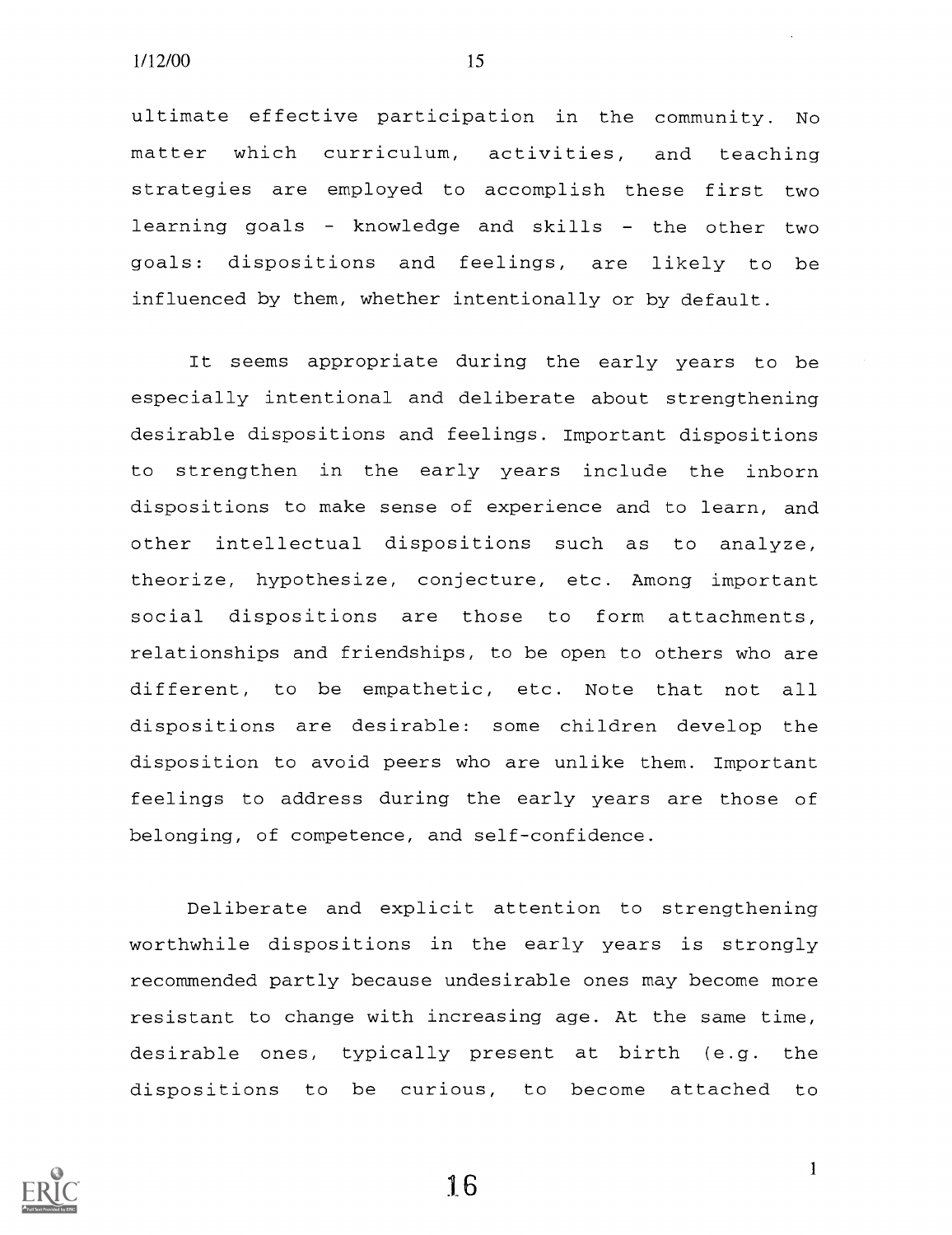caretakers) may be seriously weakened and even lost, if not purposefully strengthened. It may be that once the desirable dispositions are damaged or lost, they may be very difficult to re-instate or implant with increasing age. However, such a hypothesis is based my own current understanding of the nature of development and can only be inferred from the kinds of data currently available.

However, it is unlikely that dispositions or feelings can be learned from instruction, exhortation, or indoctrination. Aside from the important dispositions that can be assumed to be inborn (e.g. to be curious, to learn), others are likely to be learned from being around people who have them and in whose behavior the dispositions are reasonably visible. Furthermore, for dispositions to be strengthened, they must be manifested or expressed with some frequency. These dispositions must also be experienced as satisfying and effective rather than met with rejection or criticism. Thus a child who might ask a teacher for clarification of something just presented, and to whom the response is: "You should have been paying attention" as sometimes happens to our children - is unlikely to have strengthened his disposition to raise questions and seek deeper understanding. Thus an appropriate curriculum and appropriate teaching methods provide contexts and opportunities for children to manifest desirable dispositions such as to cooperate, to resolve conflicts, to investigate, to hypothesize and make predictions, and to test their hypotheses and predictions.



1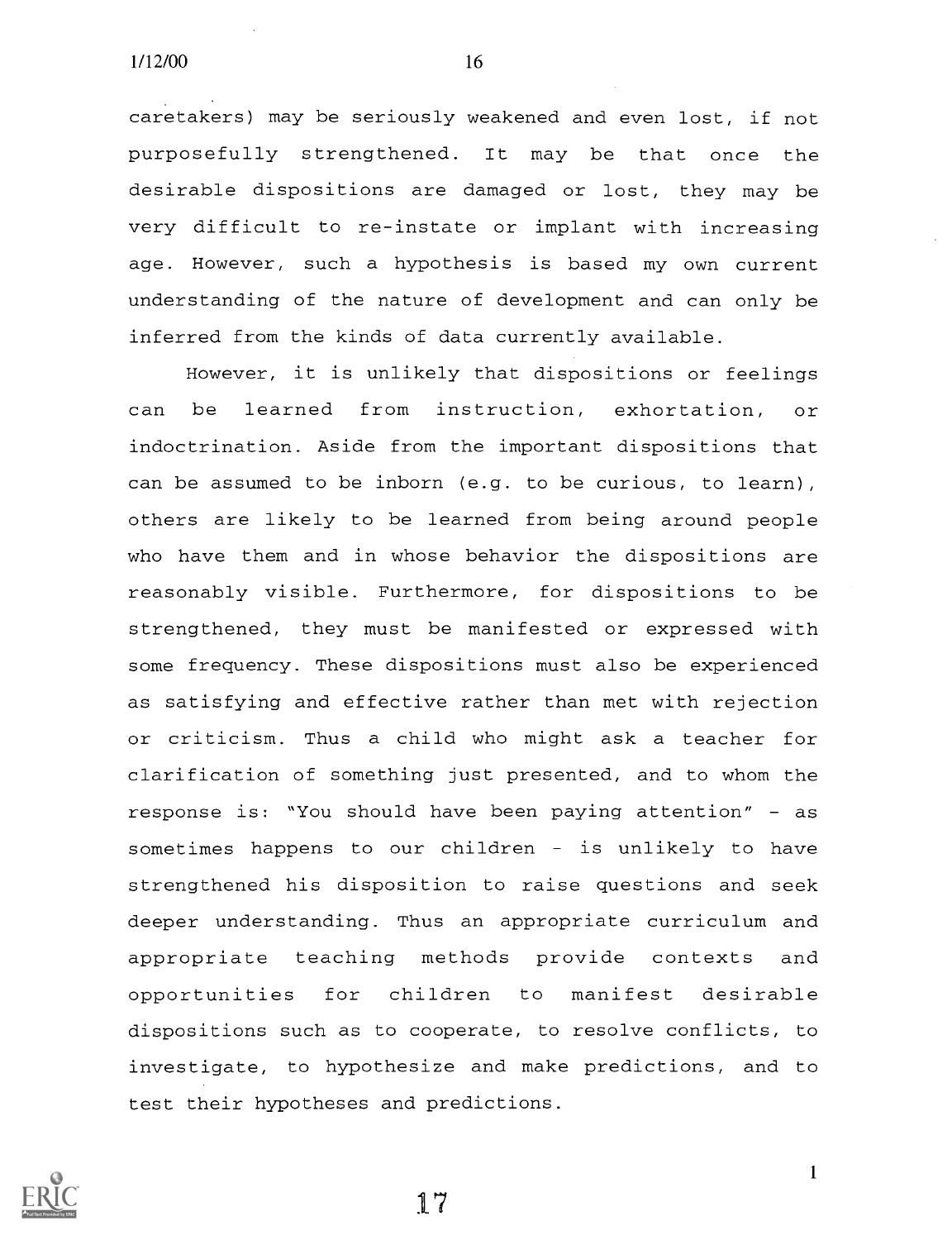Similarly, feelings are not learned from instruction or exhortation (Saarni, 1999). The capacities (or predispositions) for some feelings, such as fear, anger, anxiety, and most likely joy as well, are probably in-born. But many feelings are learned from experience in the context of social relationships: feelings of belonging, of not belonging, of competence and incompetence, feelings of confidence high or low, and many other feelings of concern to families and educators are learned in the course of experiences provided in the educational setting.

In the matter of the first two learning goals, knowledge and skills, achieving agreement among all those who have a stake in early years education concerning precisely what knowledge and which skills those should be has always been extremely difficult. The bitter and often acrimonious squabbling over answers to the question of which early curriculum and pedagogical practices best serve children in the long-term and is likely to continue well into the next millennium.

It is my impression that in countries like Barbados in which critical life-determining examinations loom large over the thoughts of parents as well as educators, the curriculum and teaching practices are chosen more often with the exams in mind than in terms of their possible long-term deleterious effects. While I had not faced such pressures myself as a teacher of young children, <sup>I</sup>



18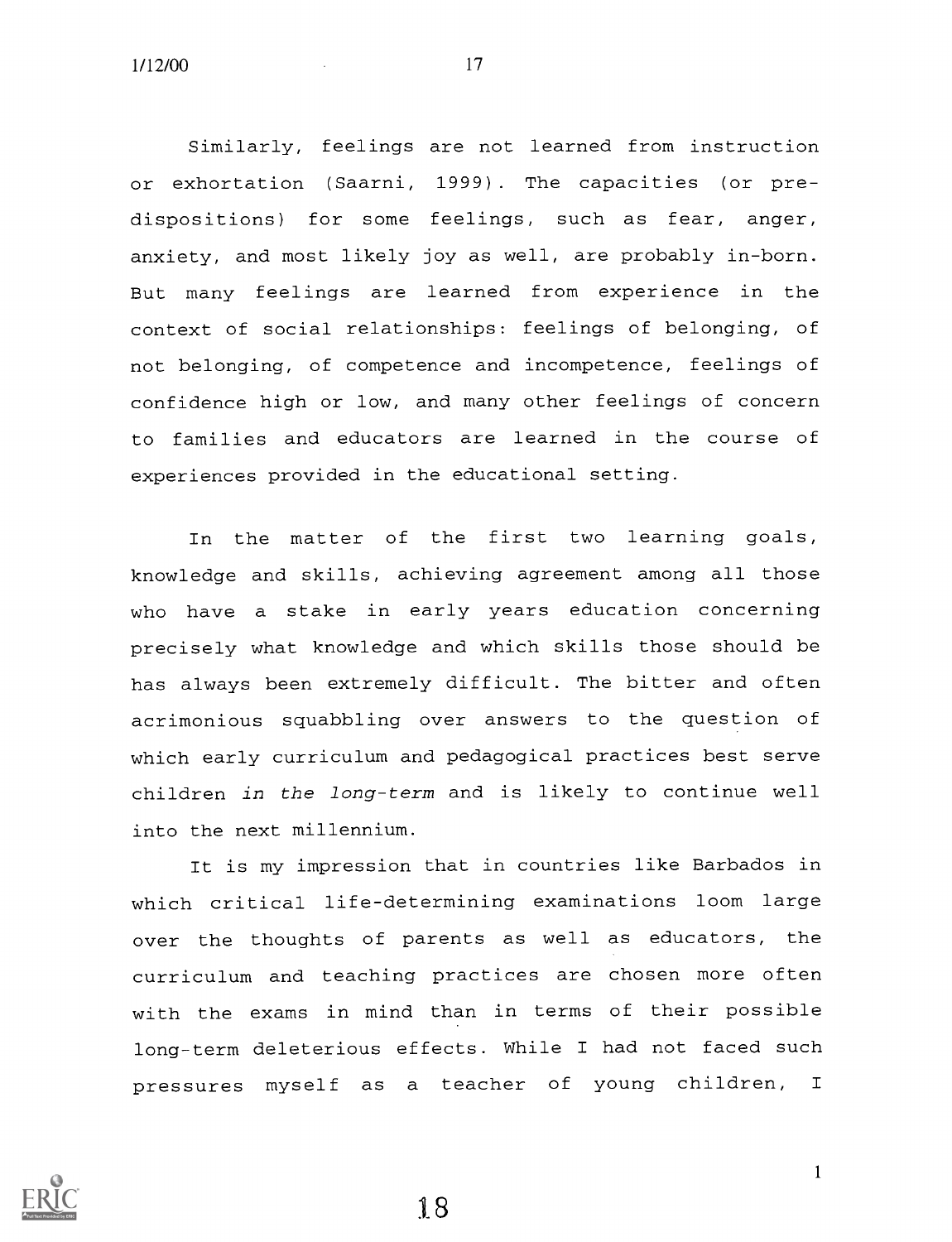experienced them from the bottom-up so-to-speak, as a child growing up in England during World War II! A persistent question that remains with me from that experience is: How can the potential long-term and perhaps subtle but damaging effects of being identified as early as ten years old as one who has fallen somewhat short of a national standard of competence best be dealt with? Observations of education in post-Eleven-plus England suggest that, as in all other educational decisions, discontinuation of the examination selection system yields a variety of errors - different from those created by continuing the exams, and that indeed, all educational decisions involve choices of errors. The question of which errors are preferred is not a matter of psychological or developmental research or theory alone: it involves a range of moral, political, and economic decisions. But there are no error-free decisions in these matters. I would hope that what we know about the long-term, dynamic and cumulative effects of early experience could be taken into account in the process of selecting which errors are preferred.

# 2. Longitudinal Studies and the Damaged Disposition Hypothesis

Recent research on the effects on children of a variety of academically oriented programs confirms the fact that young children can engage in formal lessons and academic



19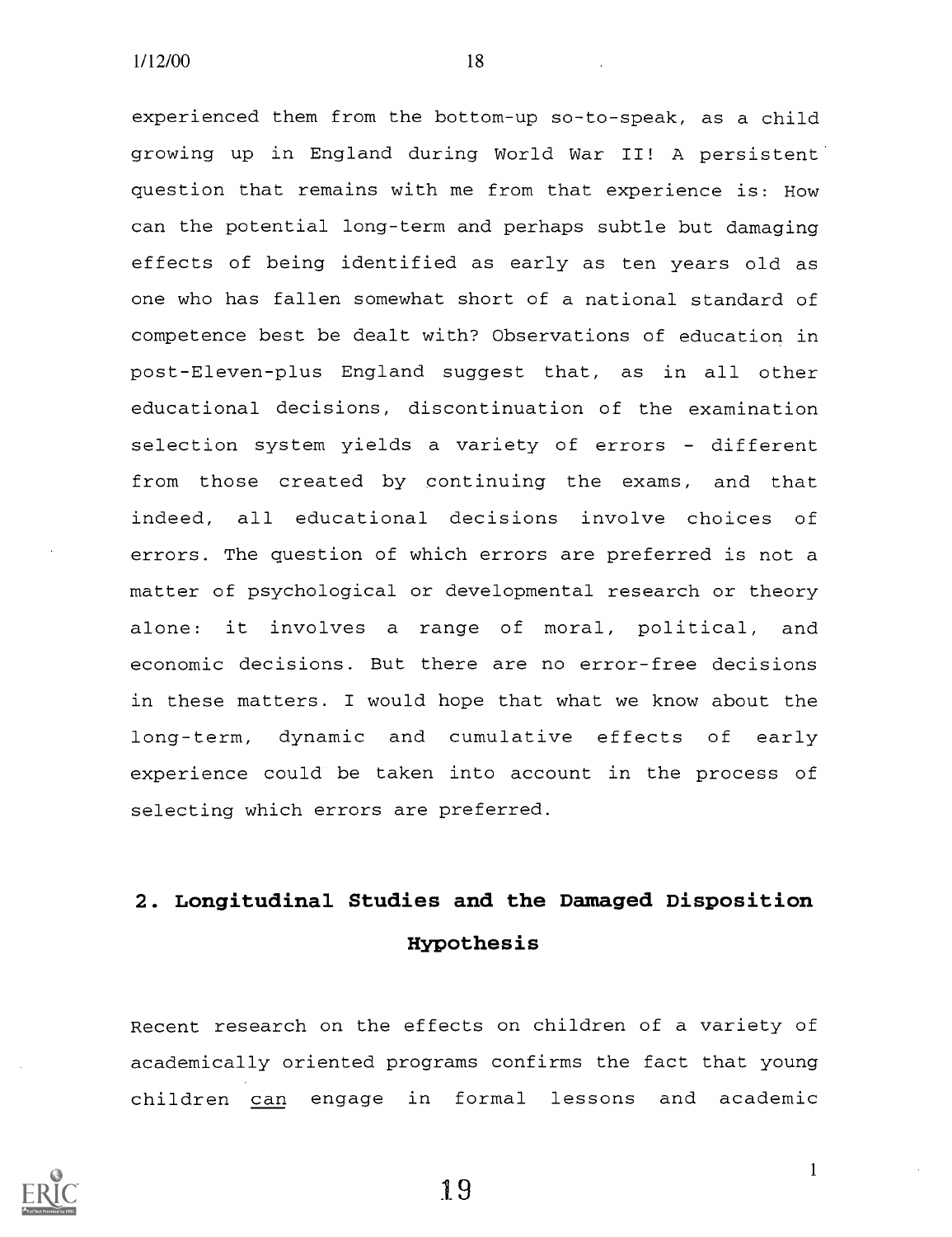exercises designed to instruct them in basic skills such as phonics, counting, and handwriting, and they often do so quite willingly. But the extent to which they should do so must be evaluated in light of the potential cumulative effects these exercises may have on the development and strengthening of the dispositions to use that knowledge and those skills. I am suggesting here that it is useful to distinguish between having reading skills and having the disposition to be a reader, and that both of these outcomes must be considered in the processes of selecting curriculum and teaching methods. In this sense, we are obliged to take into account the potential cumulative effects of early experiences on long-term developmental consequences, no matter how benign they appear to be at the time that experience occurs.

In other words, I am suggesting that a strong academic or didactic approach in the early years may undermine the disposition to use the very knowledge and skills so intensely instructed. Indeed, there is reason to believe for example, that early instruction in phonics and mastery of arithmetic may be obtained at the risk of undermining the dispositions to use the learning so painfully acquired. Note here the important distinction between having reading skills and having the disposition to be a reader. I am suggesting that the disposition to be readers or similarly, to be ready users of mathematical concepts and skills often painfully acquired, may be damaged by premature instruction, given the amount of drill and practice usually

20

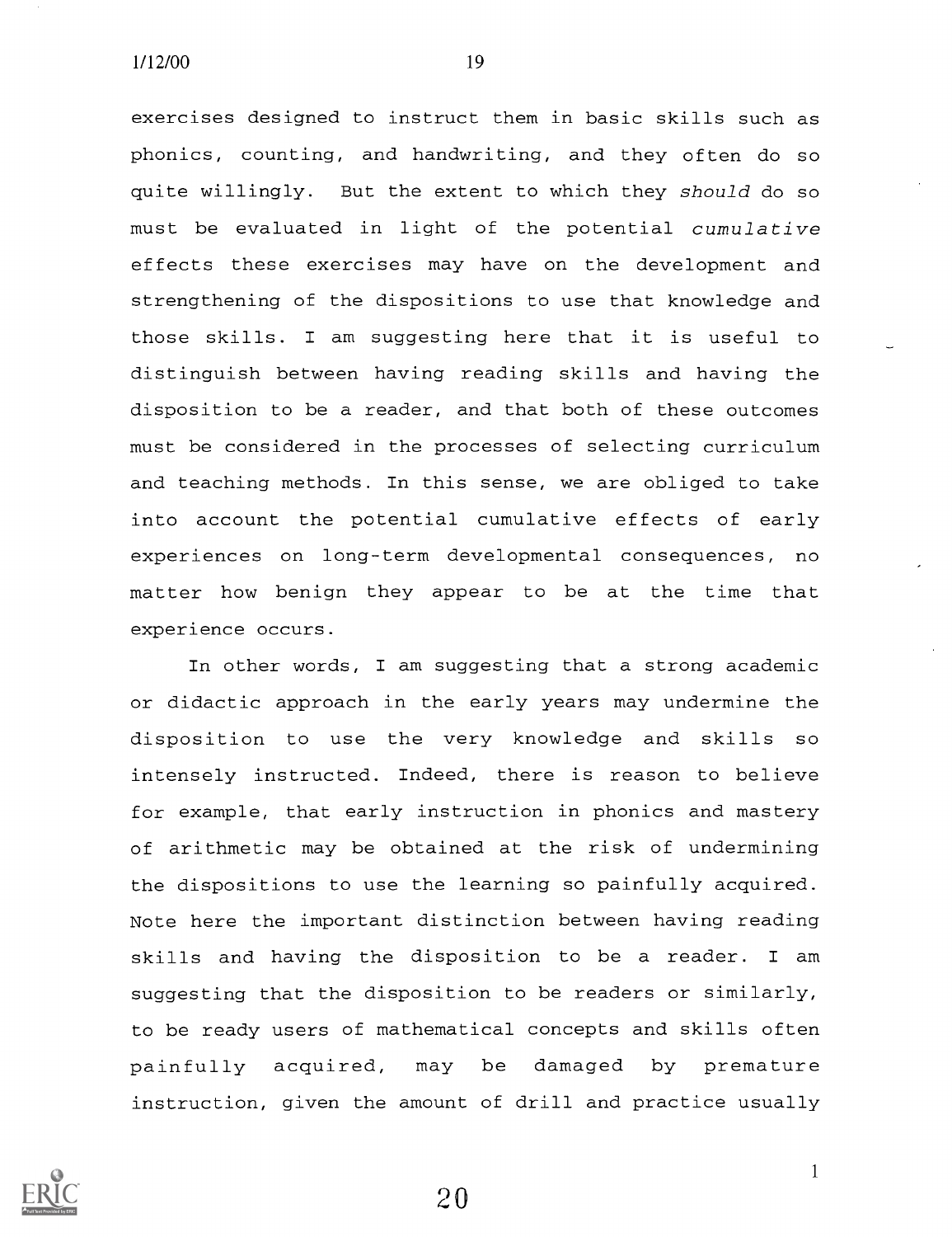required for success in mastering these skills at an early age. This concern can be referred to as the damaged disposition hypothesis (Katz, 1985).

The damaged disposition hypothesis seems to be a reasonable interpretation of the results of several longitudinal studies (Karnes et al., 1983; Marcon, 1993,. 1994; Miller & Bizzell, 1983; Schweinhart et al., 1986a; see also Walberg, 1984; Consortium for Longitudinal Studies, 1983). As we look at the results of these studies, the early pressure on young children to perform academic tasks taught by formal direct instruction (e.g., practice in phonics, workbook exercises, drill sheets, etc.) appears quite harmless or even beneficial at first. Certainly many of the children can perform the tasks involved.

However, on the whole these studies suggest that while formal instructional teaching methods during the early years may appear to be beneficial in the short term, they show negative effects on academic, intellectual and social development in the long term (Schweinhart, 1997, Schweinhart and Weikart, 1997, Marcon, 1992, 1995). In particular, the long term follow-up studies of children in High/Scope's Perry Preschool Program, (see Schweinhart, 1997) and the follow-up studies of Marcon, (1995) indicate that in the long term children benefit greatly academically, intellectually, and socially from early childhood programs that provide opportunities for them to take initiative, and to be actively engaged in their own learning experiences. Marcon (1995) refers to the long-term

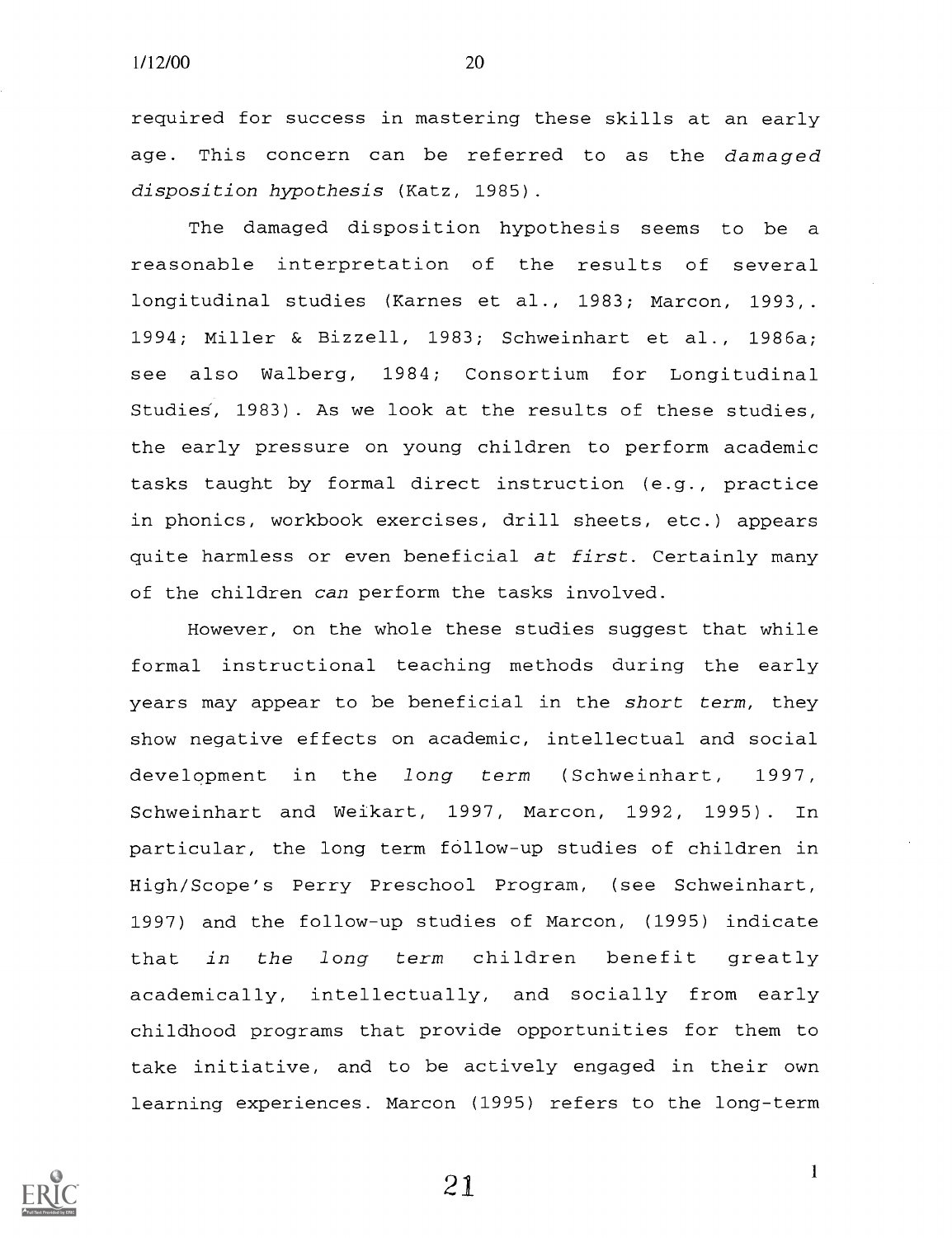negative effects of early formal direct instructional programs as the "Fourth Grade Slump2." Marcon summarizes her findings as follows:

the negative impact of overly academic early childhood programs on achievement and social development was clearly apparent by the fourth grade [about nine years old]. Children who had attended [Academically Directed] prekindergarten programs were scoring noticeably lower in fourth grade despite their adequate performance on third-grade standardized achievement tests. The [Academically directed] children were also developmentally behind their peers and displayed notably higher levels of maladaptive behavior (i.e. defiant behavior, anxiety, and distractibility) (Marcon, 1995, p. 19).

Furthermore, current perspectives on the early years as expressed by the constructivists' emphasis on young children's need to take an active role in their learning may be especially important in the case of boys. Marcon points out that

In general, boys do not adjust as well as do girls to didactic early learning approaches. Boys show more stress behaviors in DIP [developmentally inappropriate practice] kindergartens. This is especially true for African American boys in lower socioeconomic status. Development and achievement of innercity boys are fostered by kindergarten that emphasize socioemotional growth over academics and are hindered by overly academic, didactic

 $2$  Children are about nine to ten years old in the fourth grade.

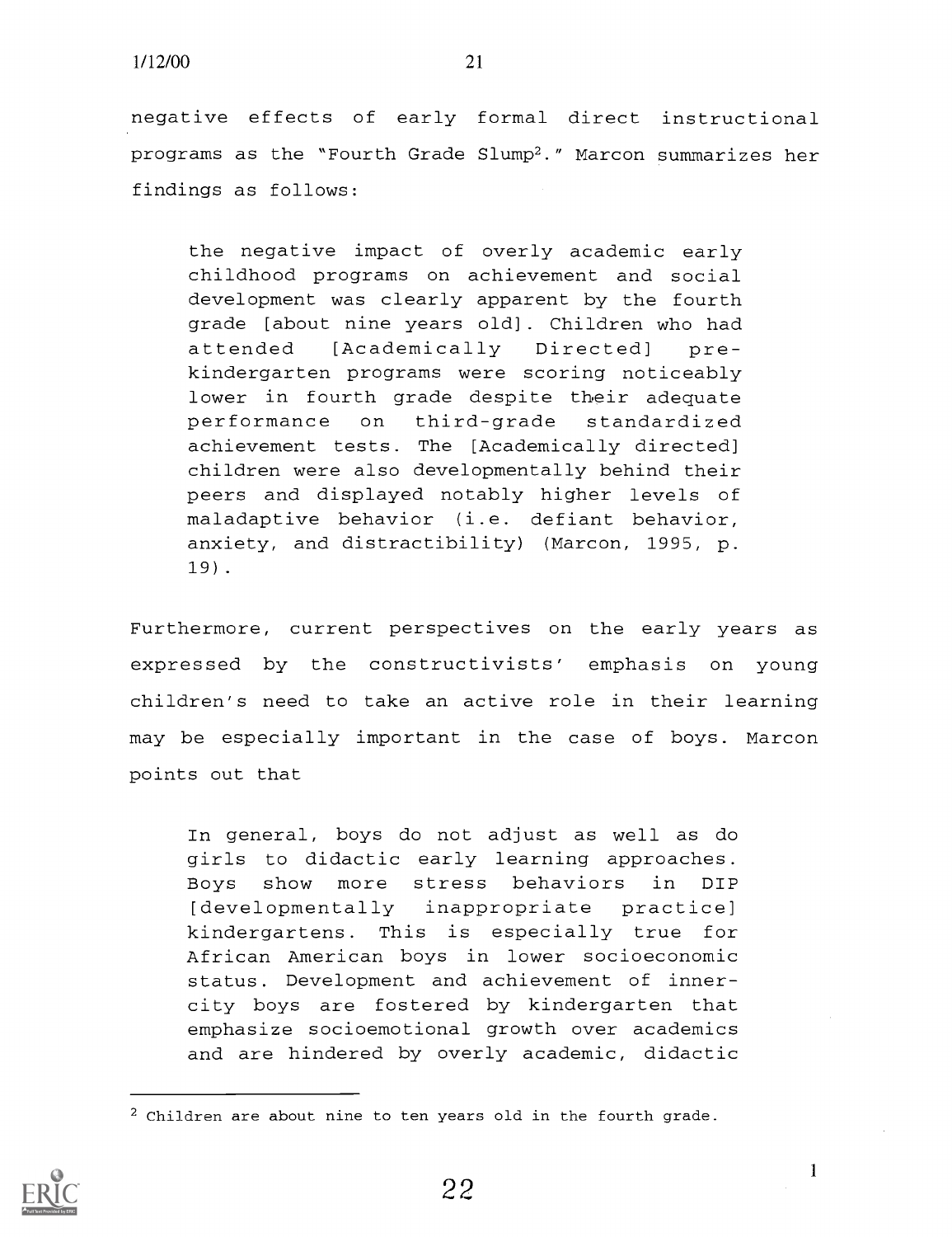kindergarten experiences. (Marcon, 1999, p. 359).

Results from these longitudinal studies support the position outlined earlier that curriculum design for young children should be approached in a way that optimizes the simultaneous acquisition of knowledge, skills, and desirable dispositions - especially the dispositions to use the knowledge and skills learned. Again, it is clearly not very useful to have skills if the dispositions to use them are undermined in the process of acquiring them. On the other hand, having the disposition without the skills is also inconsistent with the goals of education. The challenge, then, is to help the learner with both the acquisition of skills and with desirable dispositions that invoke the application of those skills.

In sum I am suggesting that an appropriate curriculum for young children is one that addresses the acquisition of academic skills in such a way that the dispositions to use them are also strengthened. A robust disposition to be a reader can serve all of the intellectual goals of education throughout life.

#### 3. Issues in the motivation to learn

While I have suggested that the disposition to learn is an in-born (or a pre-disposition) in all human beings granted more intense in some than in others - research on its development has typically been cast in the language of



23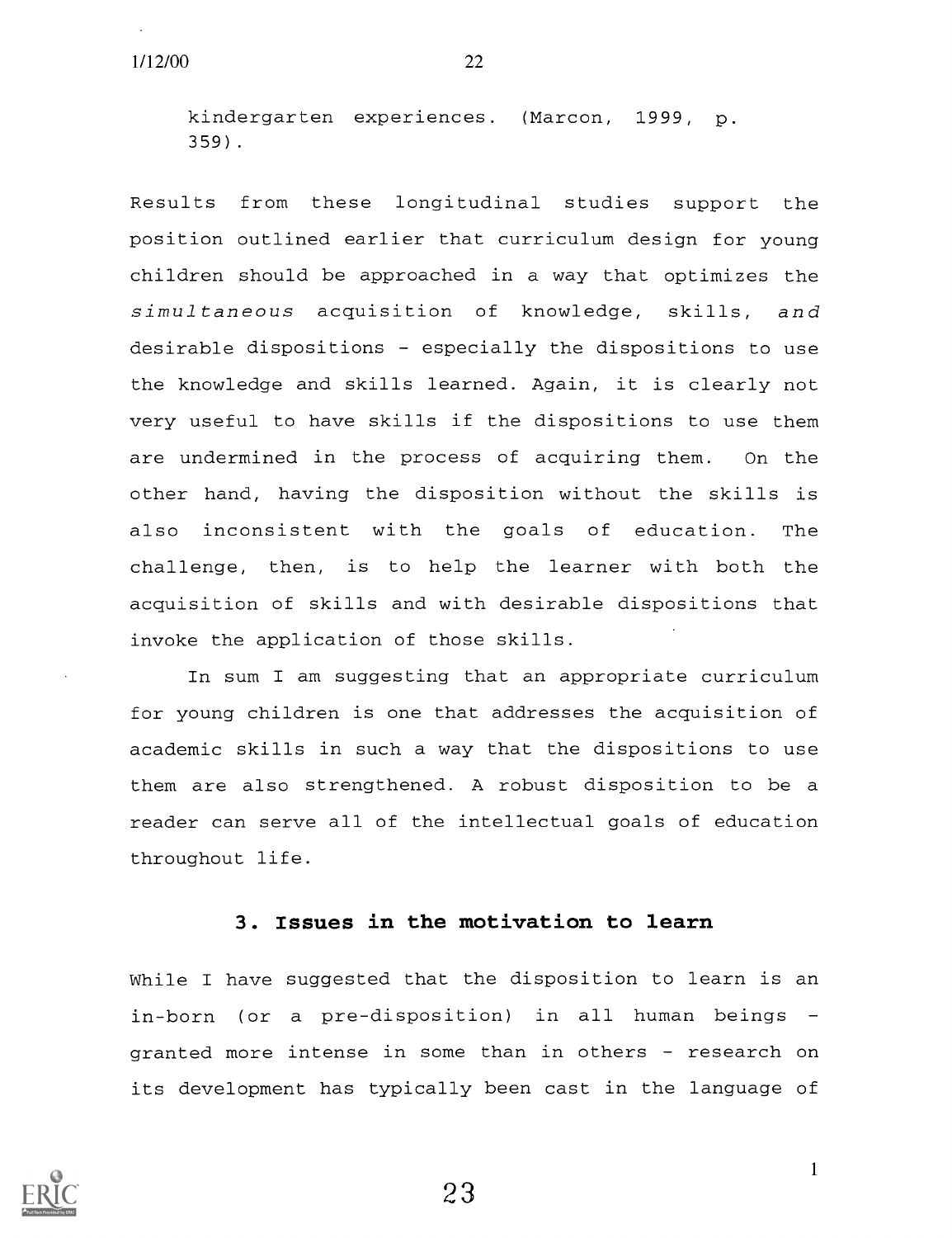motivation. This is of course a very big topic that cannot be fully addressed here. But <sup>I</sup> take this opportunity to present a summary of significant research with important developmental implications children's motivation to study and to stay in school.

Effort, Mastery, and Challenge Seeking

Extensive research by Dweck and her colleagues (1986; 1987; Smiley & Dweck, 1994) suggests that the goals teachers set for their pupils have significant cumulative effects on children's dispositions to seek mastery, to strive for learning, to engage in sustained effort, persistence, and challenge seeking. Dweck asserts that school tasks can be set in terms of performance goals or learning goals. For example, when a teacher introduces an. activity by saying something like, "Today I want to see how good you are at X" or "How many problems you can get right" or "How well you can do," she sets performance goals. If, on the other hand, she says something like "Today I want to see how far you can get on X" or "...how much you can find out about Y" or, "I would like you to try and find out how far and how fast these cars roll on different surfaces," she is setting learning goals. Performance goals include correct and incorrect, right and wrong ways to respond to the instruction or situation. In the case of learning goals, the intention is to explore and find out what might be possible. Children's reactions to consist experience of

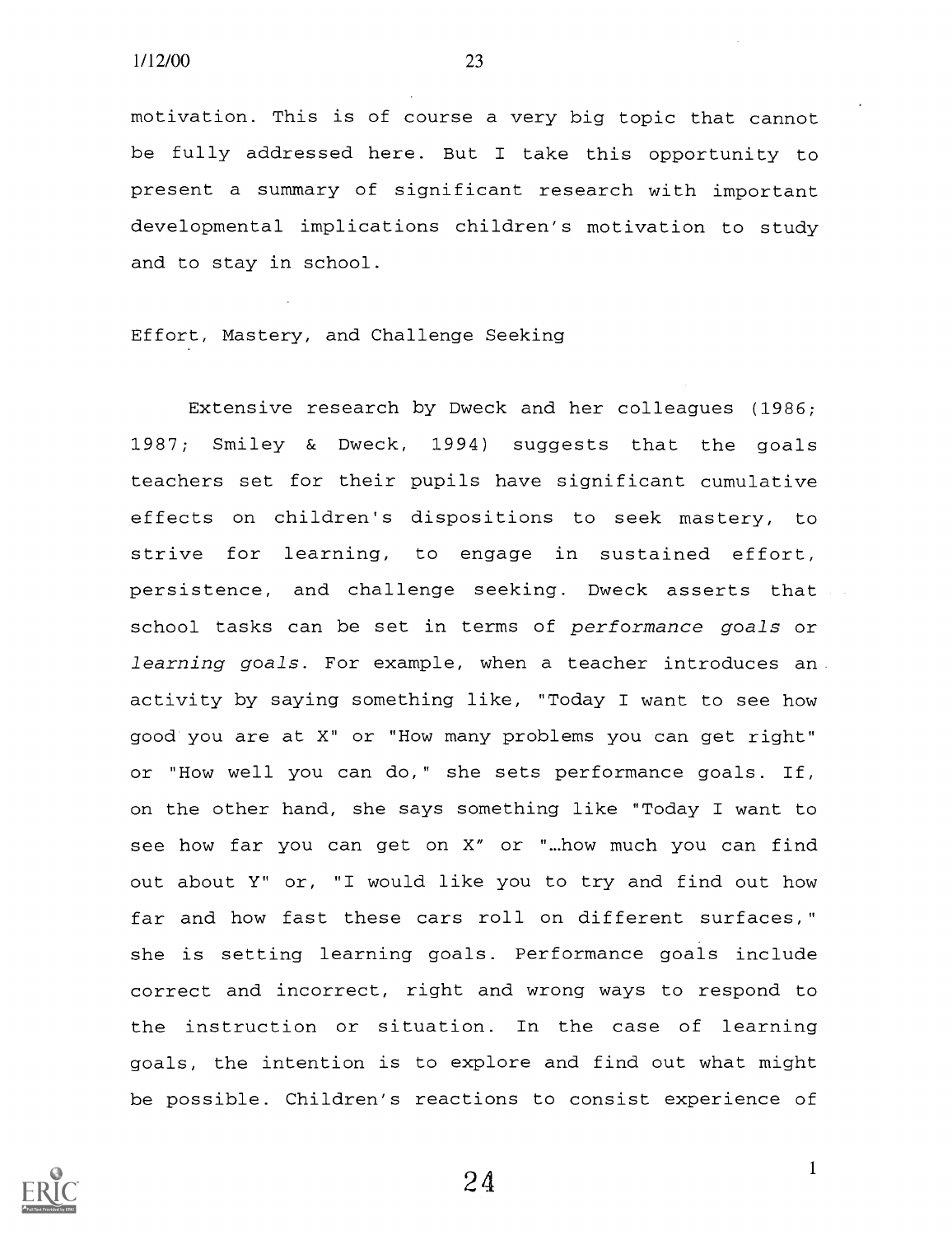these kinds of goals can be roughly summarized as shown in table 1 below.

#### [Place Table 1 About Here]

As can be seen in table 1, these two conditions provoke different kinds of responses that affect children's dispositions toward effort and mastery. First, for example, under the column "performance goals" children tend to become preoccupied with their own ability rather than the effort summoned by the task at hand under the "learning goals" condition. Dweck (1986) defines the mastery disposition that is captured under the "learning goals" column as adaptive, accompanied by "challenge seeking and high, effective persistence in the face of obstacles" (1986, p. 1040). She defines the maladaptive disposition (as reflected in under the "performance goals column) as helplessness, manifested by "challenge avoidance, low persistence in the face of difficulty" (1986, p. 1042),

# Table 1. Effects of Performance versus Learning Goals on Children's Motivation toward Effort, Learning, & Mastery<sup>3</sup>

Performance Learning

Goals Goals

1. Ability Oriented 1. Effort Oriented



<sup>3</sup> Summary based on the research of Dweck and her colleagues.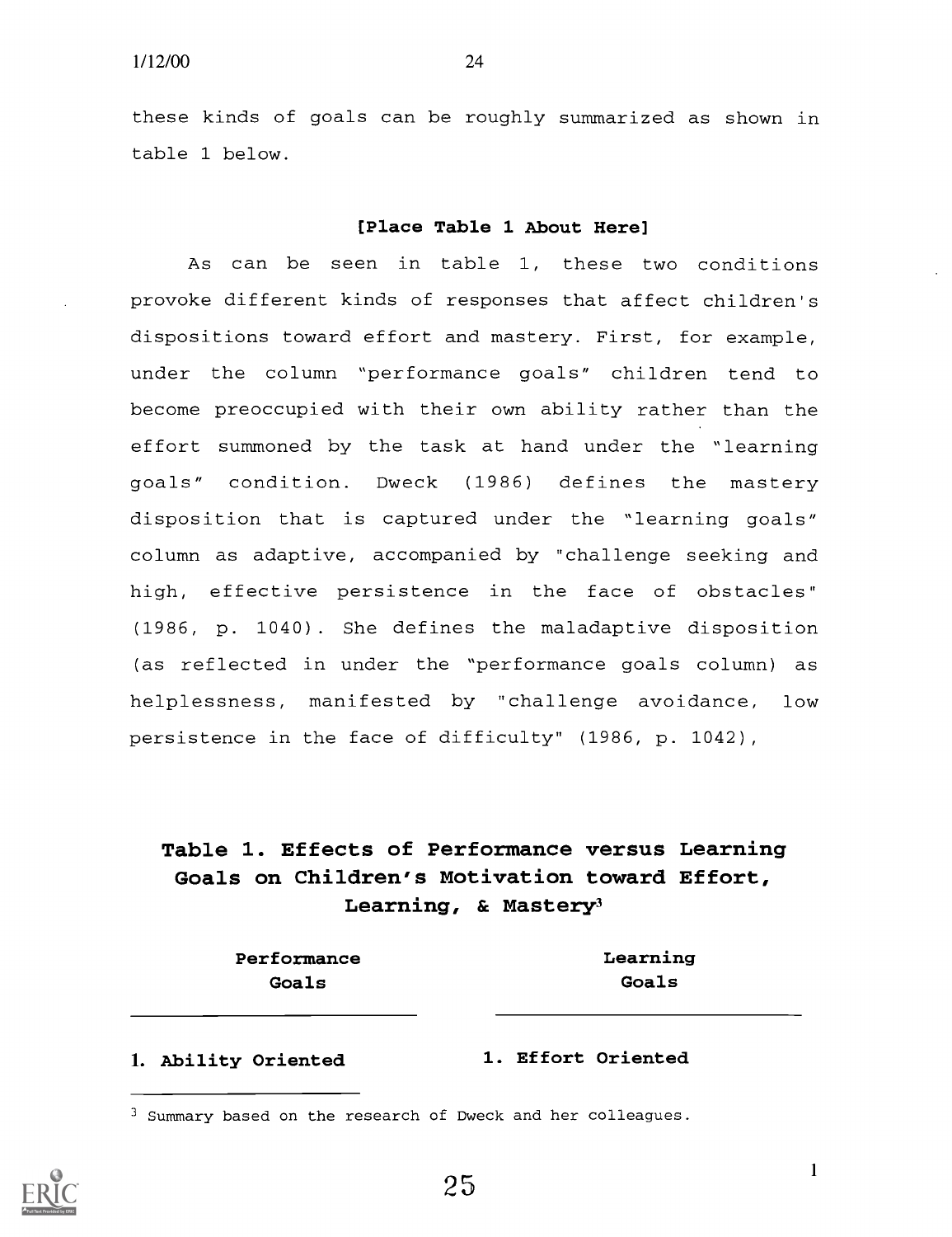- 2. Concerned about judgment of others
- 3. Give up when faced with difficulty
- 4. Believe effort means low ability
- 5. Take comfort in others' failure
- 6. Low recall of what is learned

2. Concerned and interested in own mastery

3. When faced with difficulty, vary their strategies

4. Believe that effort makes a difference

- 5. Magnanimous towards peers
- 6. Slower learning, greater recall
- 7. Poor performers distance selves from goals of school. 7. Dispositions to learn and persist are strengthened.

accompanied by negative affect, anxiety, and negative selfattribution with respect to ability as seen in the third comparison in the table. The evidence also indicates that adaptive and maladaptive dispositions are independent of actual intellectual ability (Dweck and Leggett, 1988). In tasks and assignments oriented toward performance goals, children who do not succeed tend to attribute their failure to their lack of ability. This kind of self-attribution

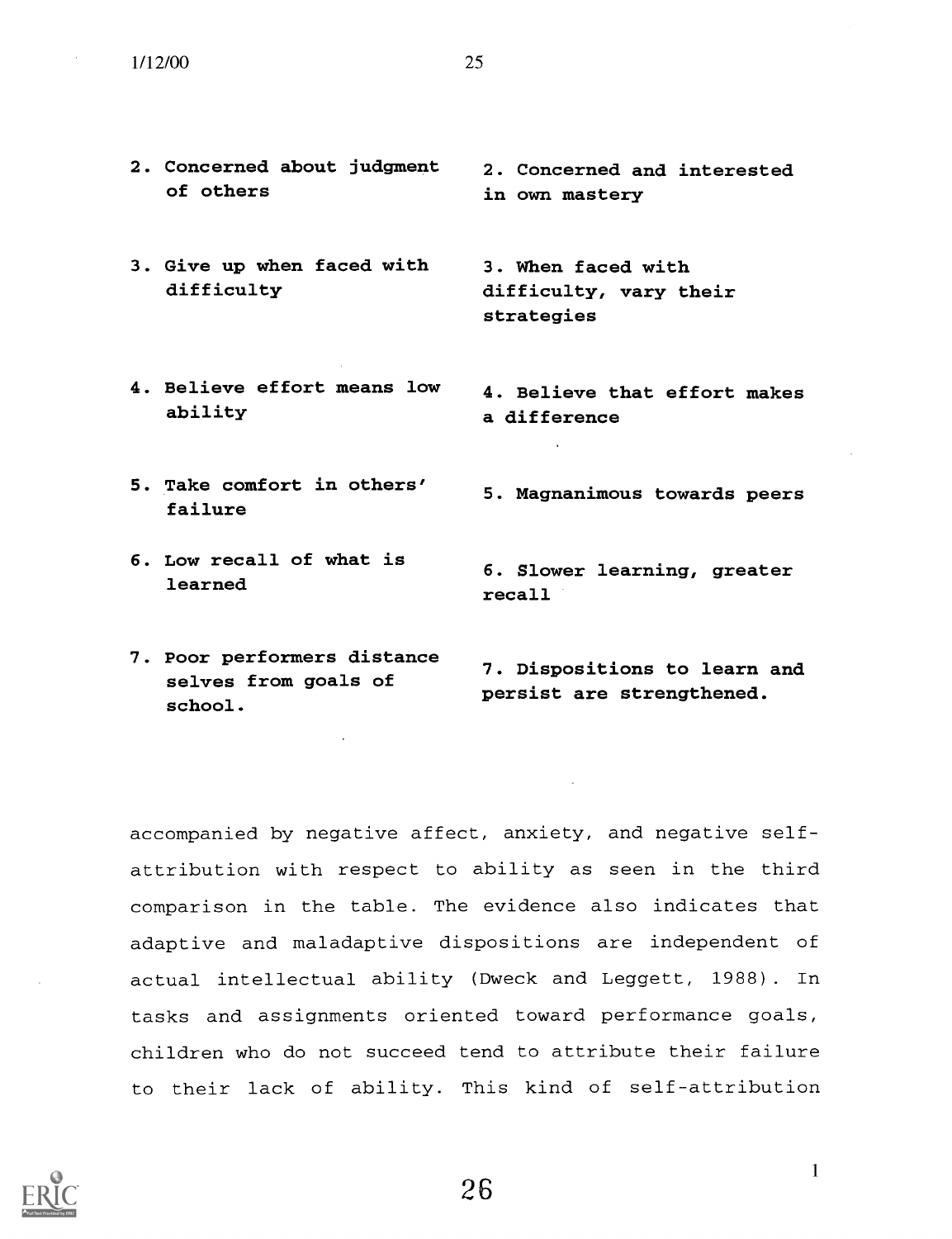usually leads to anxiety, which may interfere with their performance, and ultimately to withholding effort. A few children even become overwhelmed by worry about goal attainment. However, during learning goal assignments children perceive obstacles and difficulties as cues to increase their effort, to analyze and vary their strategies, and thus to improve their work.

Second, under conditions of strong performance pressure - some of which may be experienced in the home as well as in the school - children focus on gaining favorable judgments of their ability or avoiding negative ones. This is in contrast to the effect of the learning goals condition in which children seek to increase their understanding or mastery of something new and are not distracted by the potential judgments of others. Similarly, the third contrast indicates that excessive performance pressure is more likely to lead to giving up than is the learning goals condition.

According to many studies, these two types of goals produce different effects on children's concerns as they address the tasks assigned. Although under the performance goals conditions children show concern about their ability, some high achieving children may worry lest this particular occasion might be the one on which they fail to measure up to their reputations as highly able. Other children tend to engage in defensive withdrawal from the task to avoid expected negative judgments of their ability. Performance goals "promote defensive strategies that can interfere with

27

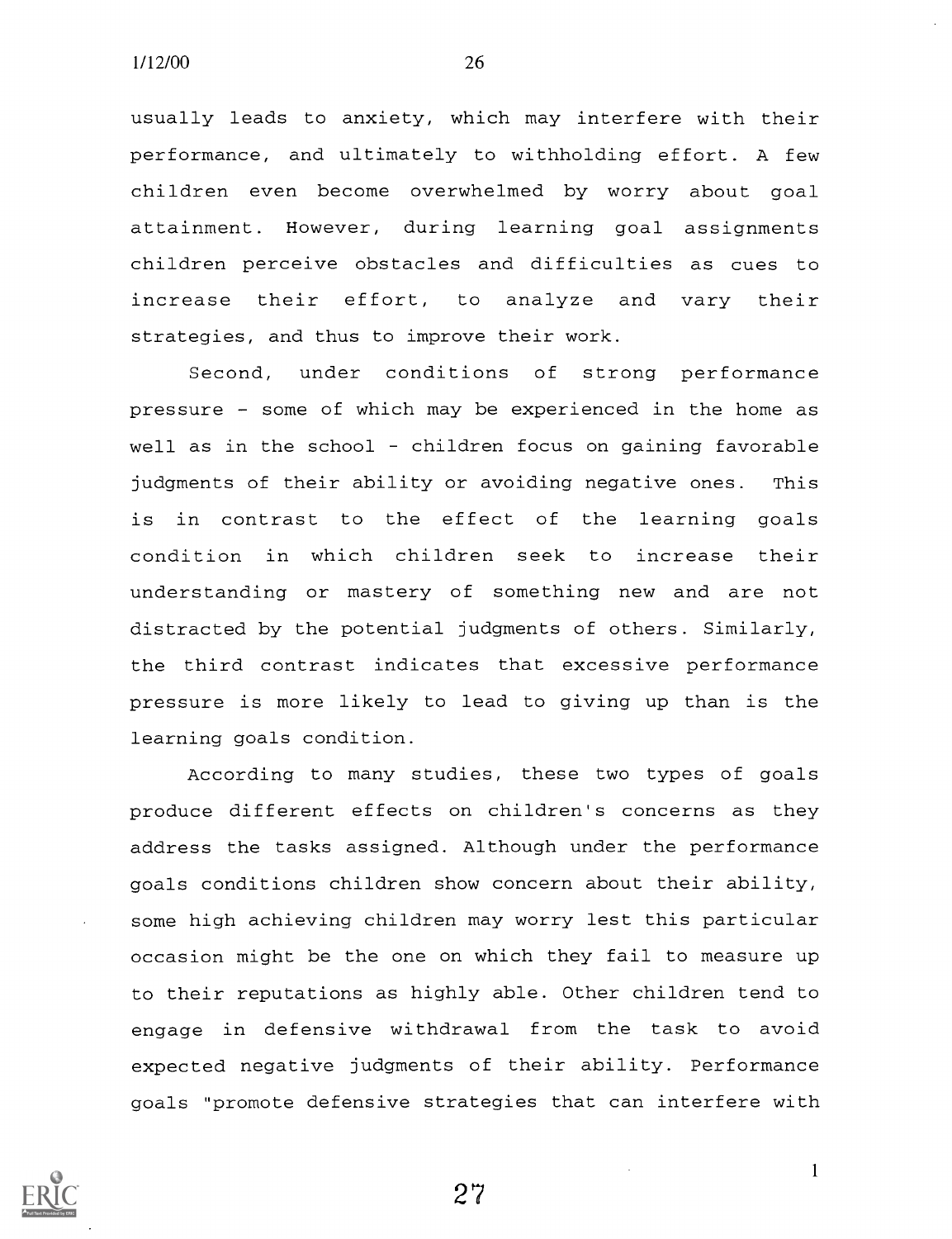challenge seeking" (Dweck, 1986, p. 1043). As Dweck's experiments revealed, children faced with learning goals chose challenging tasks regardless of whether they believed themselves to have high or low ability; they were also not unwilling to display their ignorance. Tending to think more about the required skills and the interest of the topic, they were less oriented internally toward their own ability and how they might look to others.

The fourth contrast indicates the development of distinct beliefs about the usefulness of effort. The fifth contrast indicates that excessive performance pressure tends to lead to a sense of relief at others' failures rather than a readiness to offer them support. Whereas under the learning goals condition children exhibit magnanimity toward peers in need of assistance - presumably a disposition we want all our children to have! The sixth contrast indicates that intense revision or test performance preparation is likely to lead to success, but short-lived mastery of the tasks to be performed. Whereas under the learning goals conditions, mastery seems to take more time, but also to be more enduring.

The final contrast is perhaps the most worrying of all for developmentalists concerned with the long-term consequences of cumulative experiences. According to one hypothesis about the possible outcome of extensive experience with performance goals is that children who see themselves as having moderate or low ability come to eschew the values of the school, to disavow grades, test scores,



28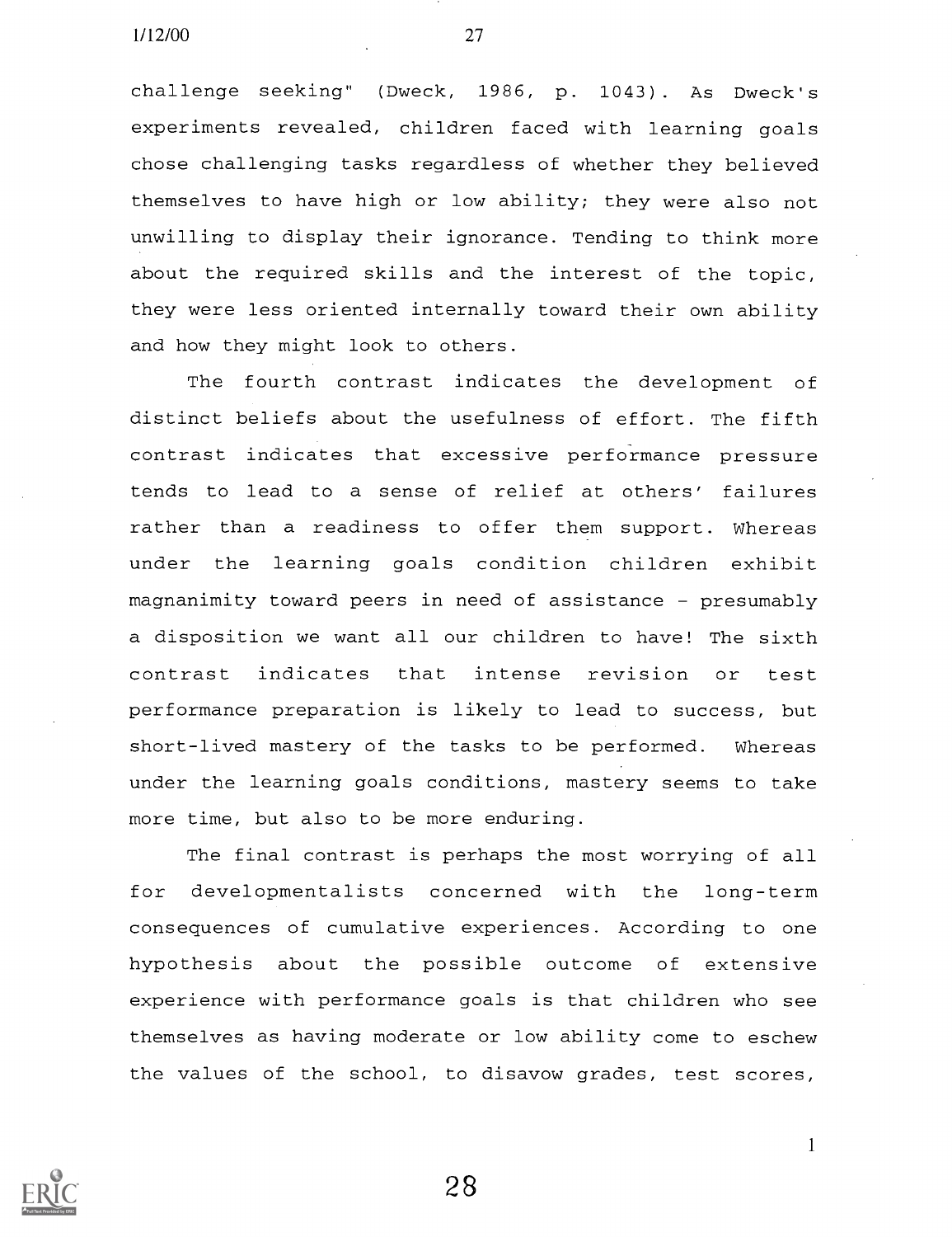and other indices of performance. This hypothesis is related to Dweck's assertion (1991) that in some cultures people acquire in the early years a strong belief that ability is a fixed entity: one either has ability or has not. Repeated and constant pressure to perform - and to perform well, of course - would be accompanied by repeated exposures to one's own inadequacies. A significant, even though small proportion of children who experience intense performance pressure are very likely to eventually distance themselves from the goals of the school, and perhaps from the larger society, especially if their performances rarely meet the standards of those who judge them. <sup>I</sup> do not intend to suggest that children should never be subjected to performance pressures. The issue is one of proportions, especially in the early years, and especially in terms of their potential cumulative effects. Nevertheless, it is reasonable to assume that an adaptive way of coping with these exposures of sub-standard performance might be to distance oneself from the institution that passes judgment and from all those identified with it, their methods as well as their symbols (See Gross, 1998).

As Dweck (1986) points out, "The more children focus on learning or progress, the greater the likelihood of maintaining effective strategies (or improving their strategies) under difficulty or failure" (1986, p. 1044).

The two different types of task goals also give rise to different sources of satisfaction. Children perceive the performance goals condition as an opportunity to

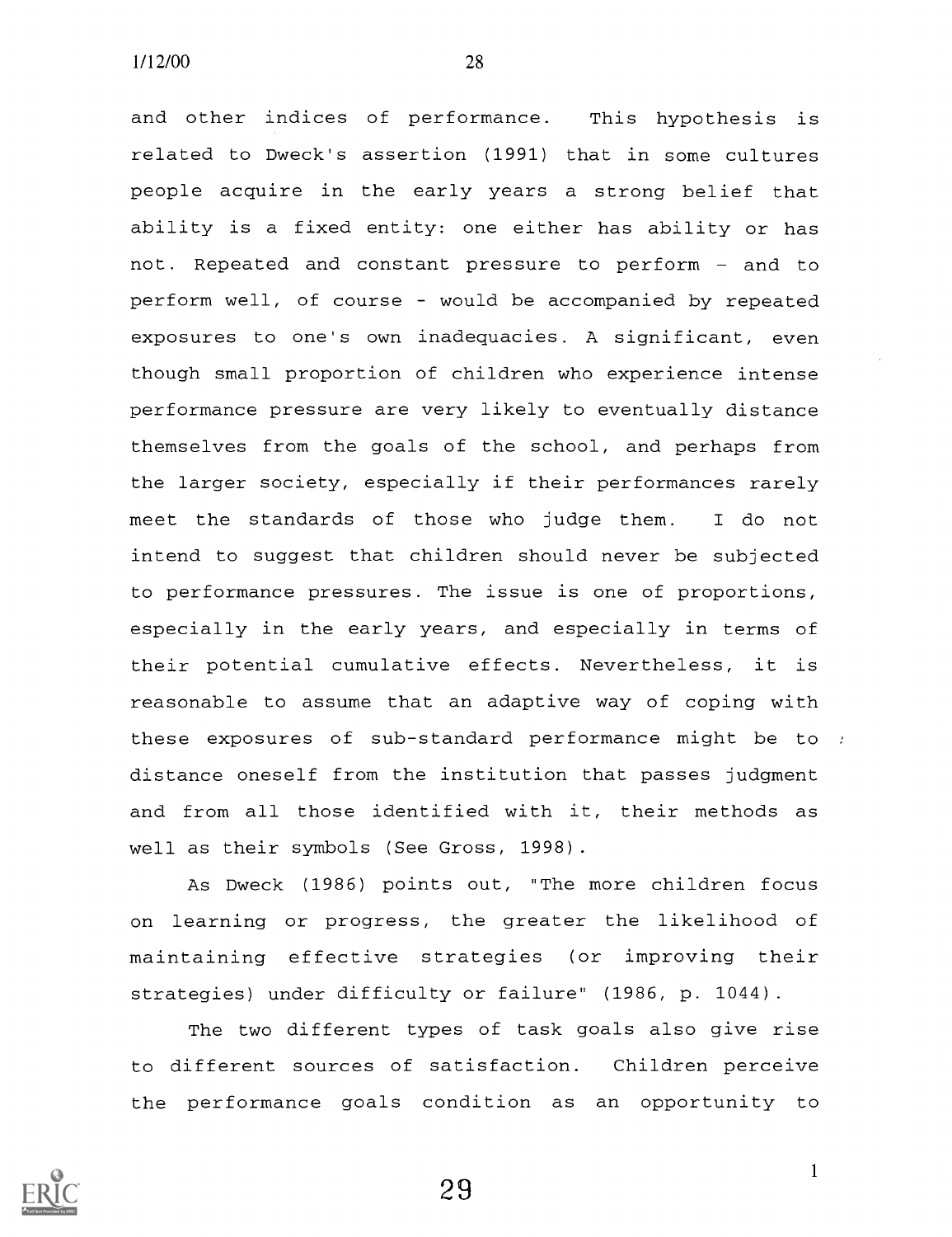display their abilities and take pride in them if indeed they are able, or they experience embarrassment and shame when they fail. Children may come to the conclusion that effort indicates low ability. They may then attempt to disguise or deny that they have to apply real effort, fearing it will reveal that they actually have little ability. Children with a strong performance orientation derive satisfaction from outshining others; they often respond to the failure of others with a sense of relief; those who perceive themselves as able tend to welcome a competitive reward structure.

In the case of learning goals, children enjoy the effort involved in the tasks and gain satisfaction from the mastery achieved. Learning oriented children have also been found to be more magnanimous toward their peers in noncompetitive situations (Dweck, 1986; 1991). Research also indicates a greater retention and transfer of learning and more active attempts to apply what has been learned to novel problems.

This research suggests that young children's dispositions to learn can be threatened by excessive emphasis on skilled performance in academically oriented curricula. Dweck (1986) notes that emphasizing performance "may well create the very conditions that have been found to undermine intrinsic interest" (1986, p.1042). One of the many reasons I advocate including project work as part of the early childhood curriculum is that it emphasizes learning goals and provides a contexts that focus on what

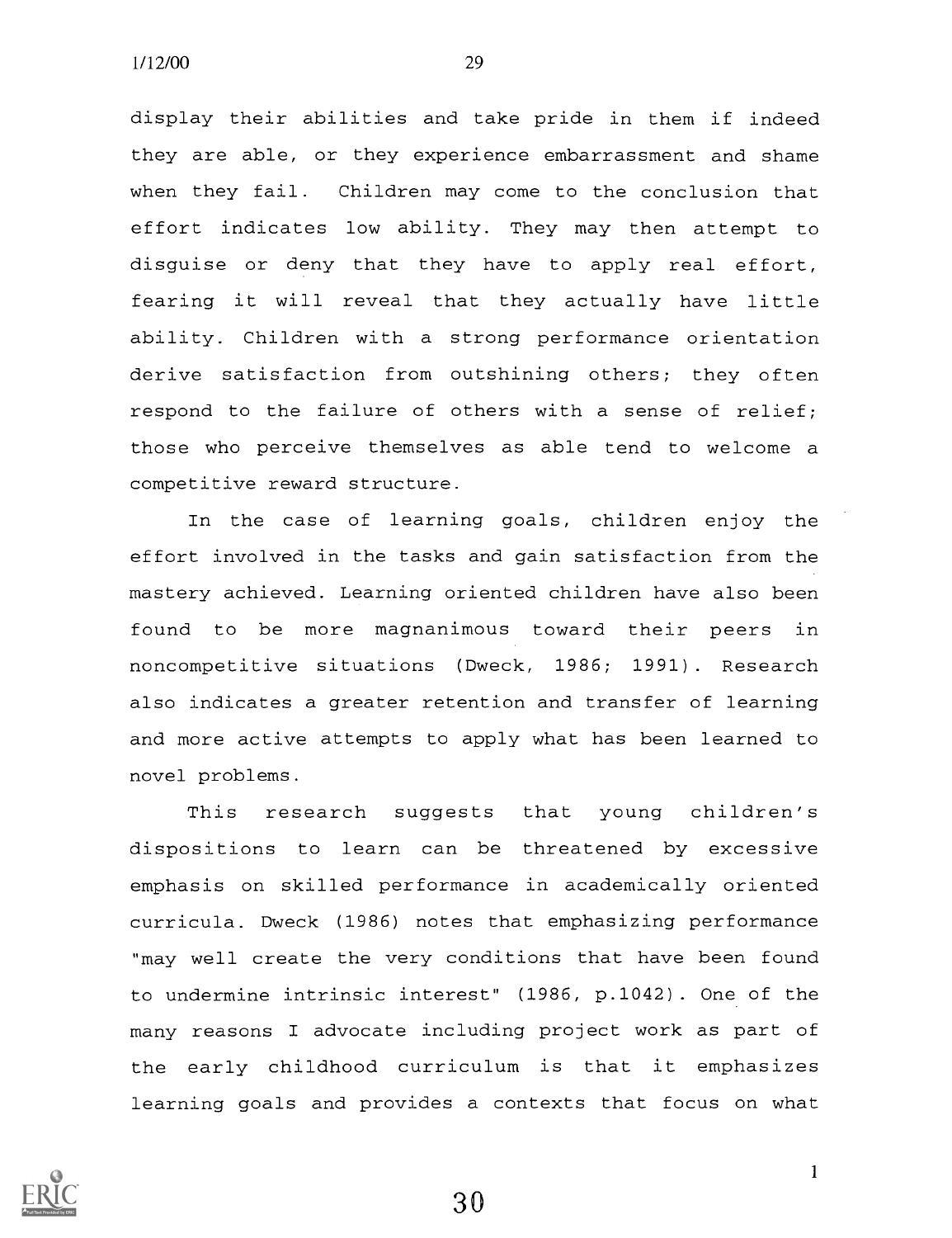individuals and groups can learn while exploring topics and investigating phenomena together. I do not wish to imply that performance goals are never appropriate. The issues are those of how early they are appropriate and how to find a desirable balance between performance pressure and more open invitations to learn.

It is difficult for me to know the extent to which this formulation of the effects of different instructional goals applies to young children in Barbados. Much depends on how the principal adults in the children's lives help children to interpret the "messages" they receive and experiences they have at school. The formulation presented here may be related to some extent to the powerful role of the peer culture in the US. Indeed, one of my concerns about the next century - at least in the US, is the extent to which parents seem to have abdicated much of their authority over their children, thereby creating a vacuum that is filled by the peer group. With the apparent Americanization of the world, <sup>I</sup> fear such a trend could spread to the Caribbean as well.

#### 4. The Early Development of Social Competence

The topic of social development in young children is a very large one and has traditionally been given a central place on the agenda of educators of young children.

Social competence has several components. Among them are pro-social behaviors such as responsiveness to the



31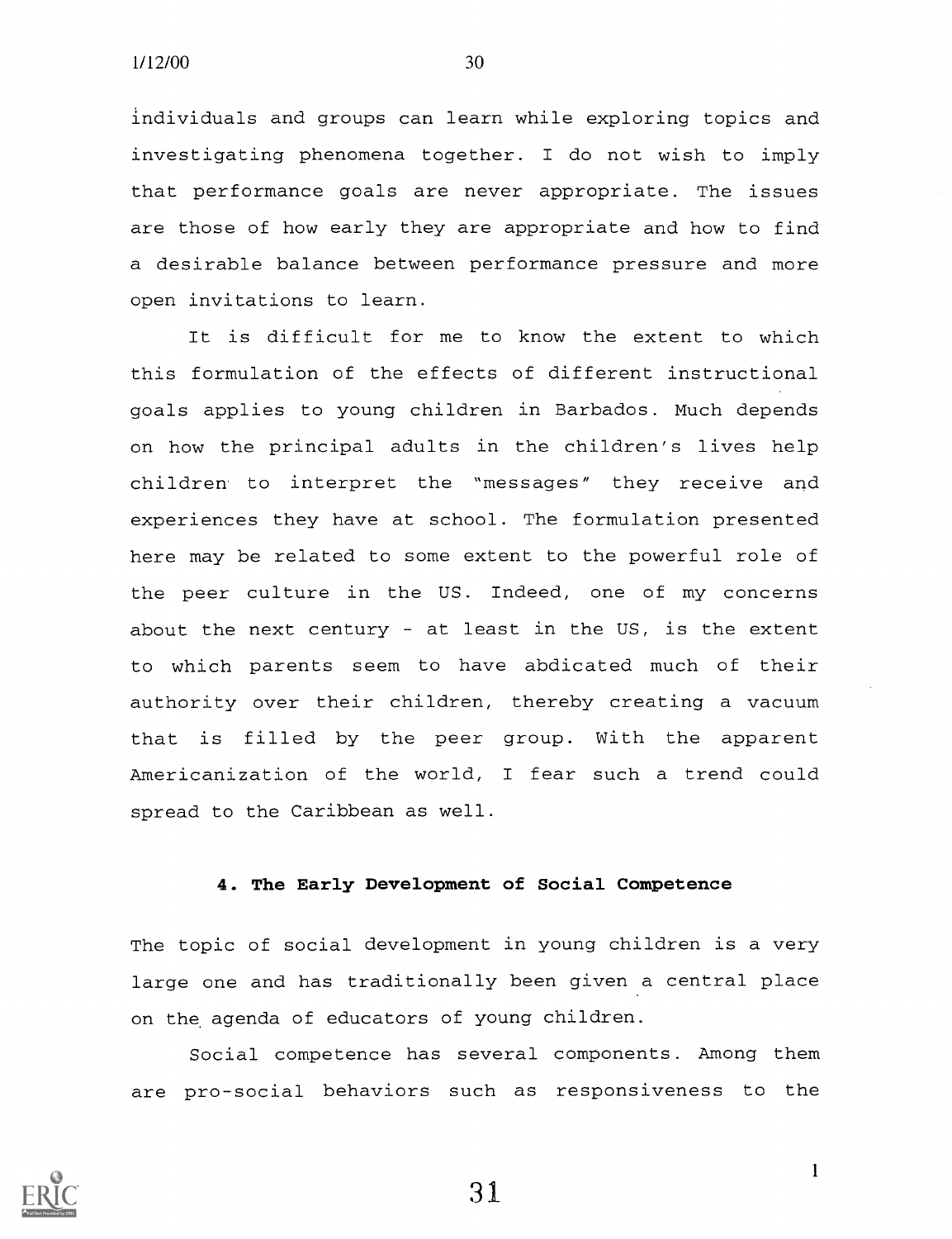needs, feelings, wishes, and wellbeing of others. Children who frequently engage in such pro-social behaviors, e.g. helping, sharing, comforting others, etc., are likely to be experienced by their peers as satisfying play partners. Social cognition is also a component of social competence. It is defined as the way in which people think about social objects (other people, groups, themselves), social events and social relationships. Children express their social cognitive skills through role taking, perspective-taking, interpersonal understanding, empathy, etc. Social competence also includes emotion regulation, namely the ability to respond emotionally to others appropriately with optimal rather than maximal or minimal intensity and with positive rather than negative feelings.

In terms of current perspectives there is a growing and convincing body of evidence that social competence must be achieved by about six-years-old or the child is at risk for the rest of its life. The risks are several. Among them are dropping out of school, delinquency of various kinds, mental health problems, employment, marital, and parenting difficulties (See Katz & McClellan, 1997). Most of us are aware, for example, that there are many who have sufficient technical, intellectual, cognitive, and academic skills and qualifications for good employment but who cannot sustain satisfactory employment due to social difficulties. Some are too difficult to get along with; they may be insufficiently cooperative, too self-centered,

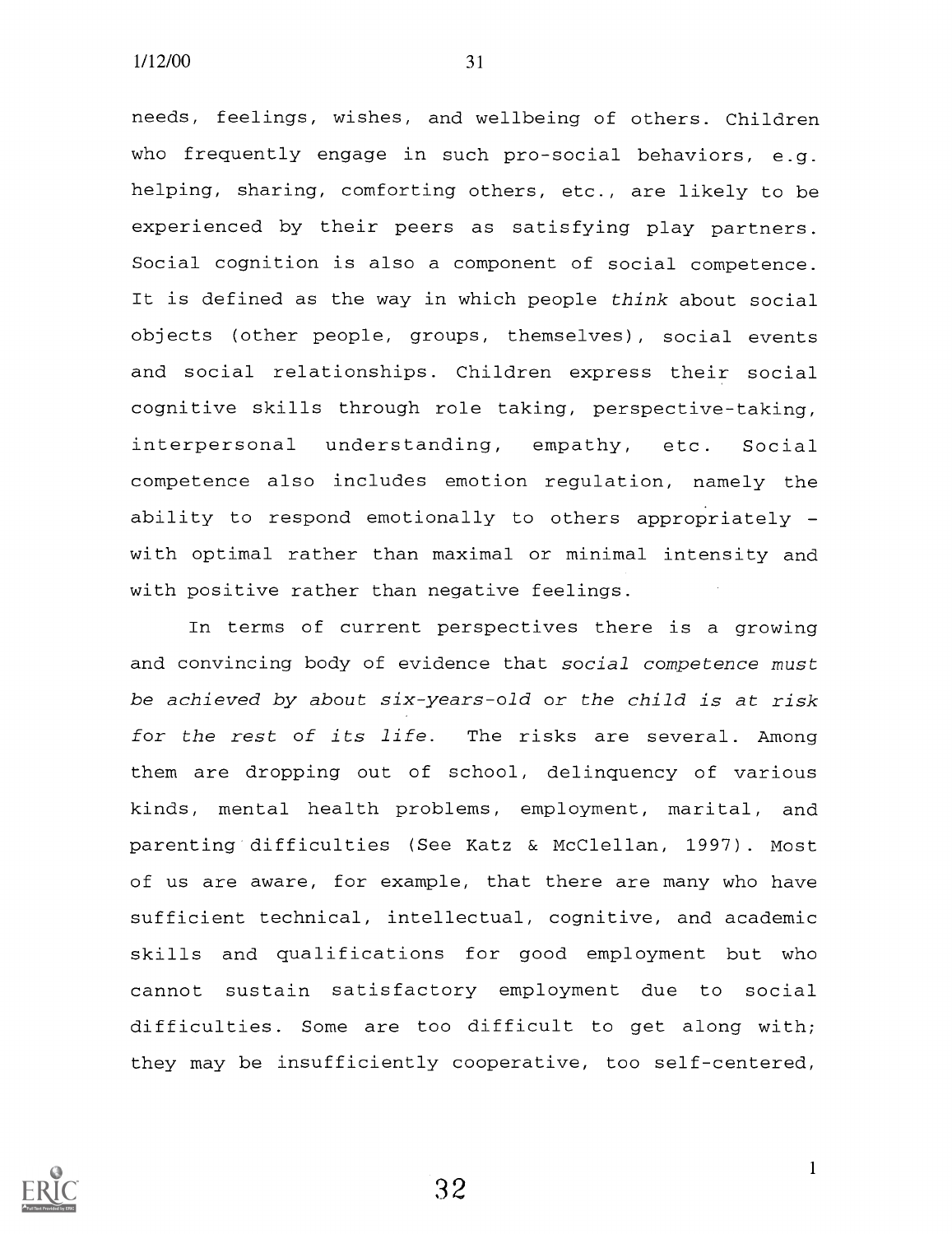insensitive to others, too shy, too passive, insufficiently assertive, excessively argumentative, and so forth.

It is also well established that even by age four, children establish reputations among their peers and that in order to overcome or change a negative reputation a child virtually has to move to a new school! Therefore, if we ignore or neglect children's early need for help with the development of their social competence when they are young, we and they pay for it later, one way or another.

Social competence in young children is often defined as the ability to initiate and maintain reciprocal or mutual relationships with others. These relationships are characterized by commitment that is strong enough to support the ability to continue to care, and respond to another person, even after conflict and disagreement. In fact, we know that children who mutual friends with each other fight more than children who are not friends. This is part because they spend more time together, and in part because they are committed enough to each other to argue and quarrel rather than just leave the situation and drop the relationship. This experience of having a friend, and arguing or fighting, but also continuing to be friends, i.e. to re-negotiate the relationship after a squabble, is an important ability for one's whole of life, including marriage. All of this does not mean that children have to be "social butterflies." They do not have to be liked by everybody. Anyway, nobody is! The issue is not the



 $33$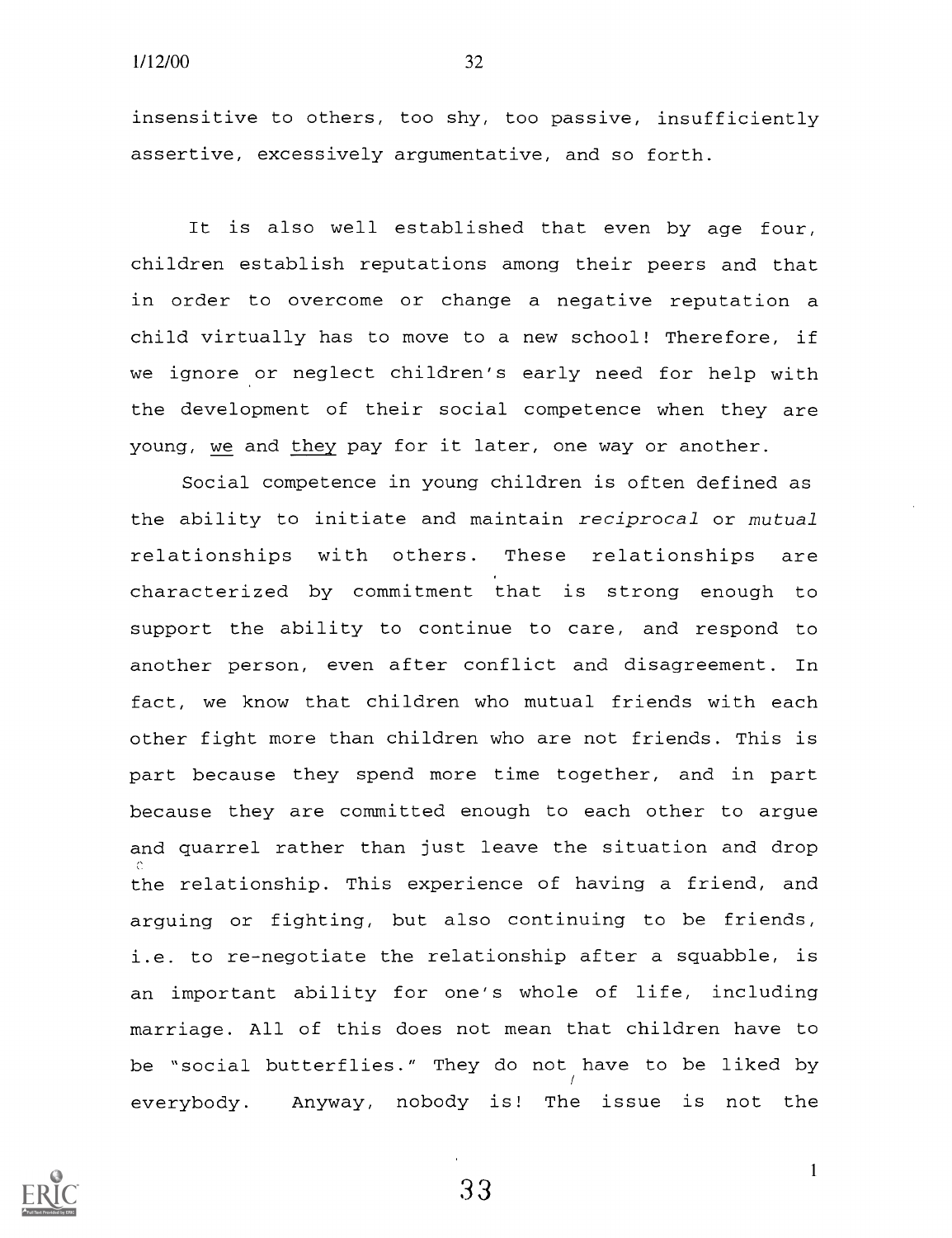quantity of interactions or relationships, but their quality. The important thing is that by at least the age of six a child shows the ability to really care about a few other children in reciprocal relationships. The mutuality is more important than the number of relationships or being popular. It is possible to be popular, but to have no friends. It is also possible to be unpopular, but to have one or two friends.

Furthermore we now have reason to suspect that those rejected by their peers early eventually find each other and form strong group bonds from which they enjoy a sense of identity and belonging, intimacy, loyalty, and trust they missed earlier and enjoy now, built on shared hostility toward the larger society. In such groups the feeling of being "in," of belonging to an "in-group," is strengthened by identifying a resented or hated "out group." Such groups do not want the social or political issues that inflame their shared passions solved or resolved because solutions would undermine the bases for group solidarity and belonging.

The role of social competence is also important because virtually all significant learning occurs in the context of social relationships. No human being can realize his or her potential -- even a small amount of it, not to speak of all of it  $-$ - except as a member of a stable group of other humans. A language cannot be learned except in the company of other human beings who speak it. In fact, social competence leads to multiple opportunities to use language,

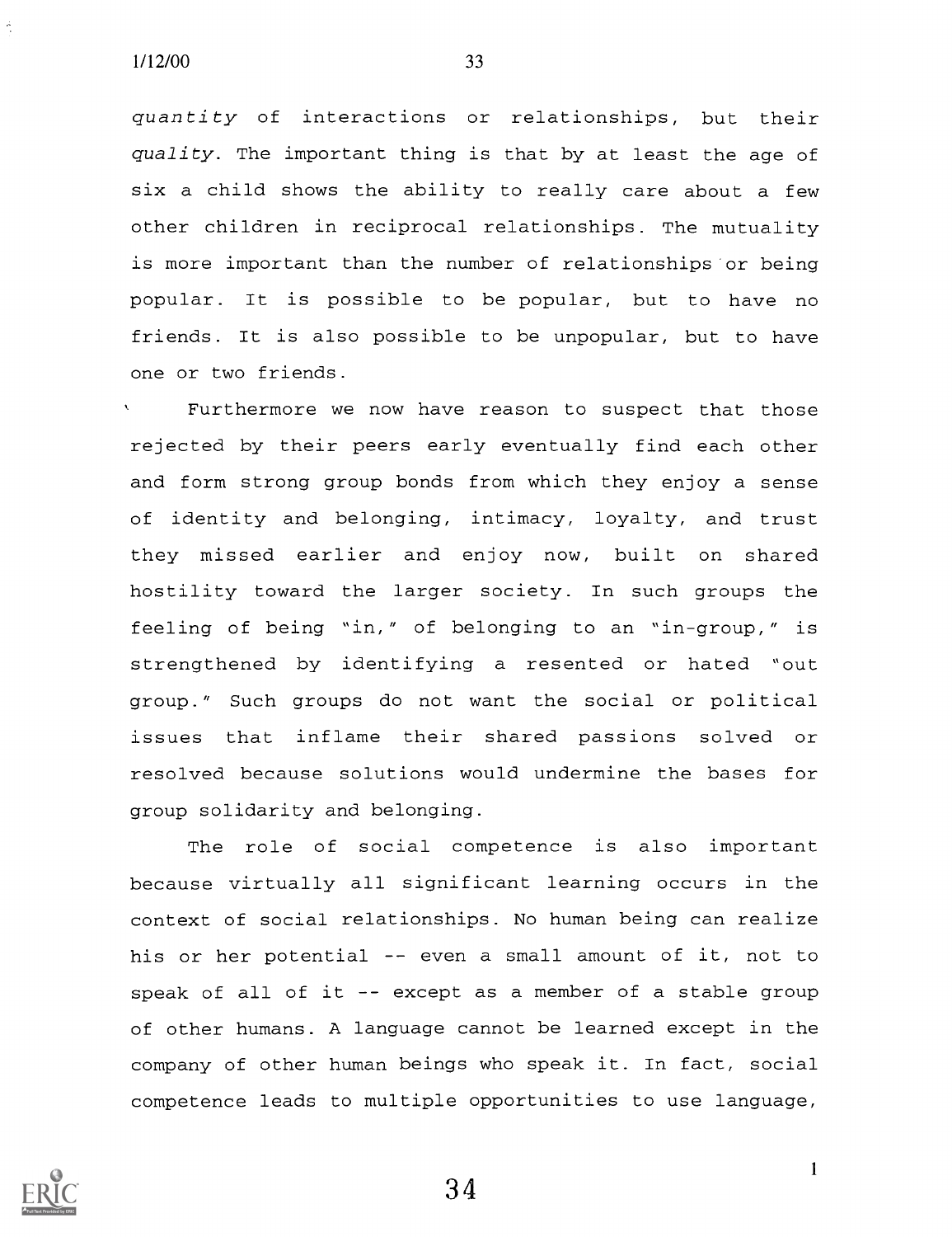and good use of language leads to making good social relationships. In this way, good relations with other children lead to social competence, and so the development of peer competence and verbal competence support each other in a recursive manner.

Achieving social competence involves many complex processes beginning at birth. The development of social competence involves addressing all four types of learning goals discussed earlier in this paper: knowledge, skills, dispositions, and feelings. Teachers of young children are in an ideal position to foster the development of all these components by providing contexts in which they can be expressed in meaningful ways. It should be noted that both appropriate and inappropriate social responses are learned through interaction with caregivers and peers. Maladaptive patterns of social responses may be intensified and strengthened during interaction unless the child is helped to alter them. Simply providing group interaction does not guarantee that all young children will acquire desirable peer interactive skills. Many children need adult help to master them.

Early social competence is unlikely to be learned or improved by instruction or exhortation, lectures, or threats. Rather, it is fostered with the assistance of very knowledgeable and skillful teachers who provide insight, guidance and suggestions in the course of a child's interaction with peers. Both adaptive and maladaptive social behaviors can also be learned through observation!

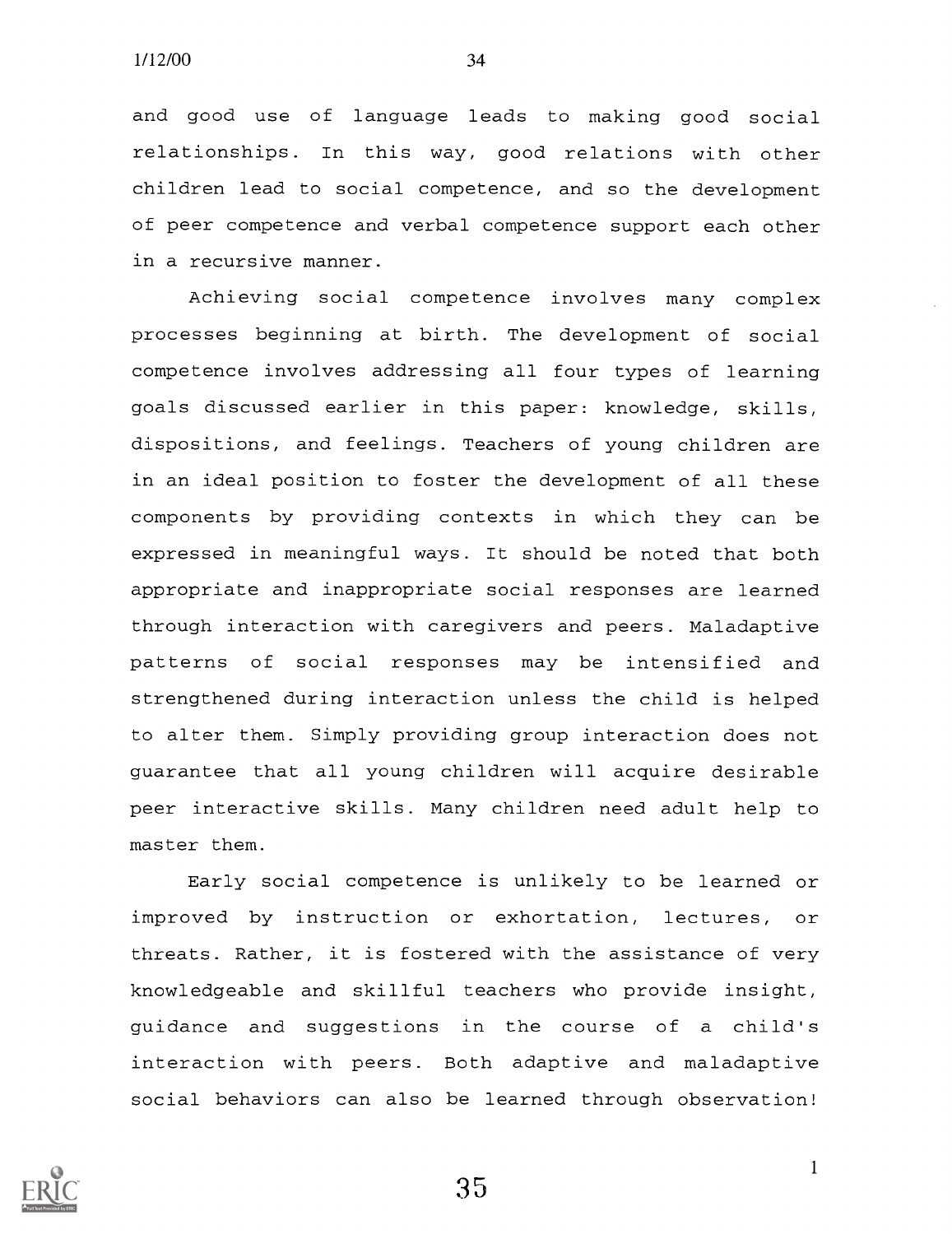Fortunately, teachers now have a range of techniques available for fostering the development of social competence (See Katz & McClellan, 1997). A preschooler who is struggling with the development of social skills can be helped in a matter of weeks. If we wait until the child is ten- or twelve-years-old, we will need the whole state mental health agency, and it still may be too late. By those ages a child has accumulated years of first hand data that he or she is unlikable, and such internalized data are very difficult to overcome or to change.

#### 5. Implications for the Curriculum in the Early Years

The brief sketch above of the probable relationships of various early experiences to later functioning suggests that the curriculum and teaching methods in the early years must provide ample and genuine opportunity for children to take an active role working in small groups together investigating events, phenomena and topics in their own environments worthy of understanding more fully (See Katz & Chard, 1989).

We refer to this curriculum strategy as the "Project Approach." It is an approach to teaching that incorporates "project work" i.e., investigations, as that part of the curriculum. In the course of project work young children have opportunity to acquire relevant and worthwhile knowledge, to apply the skills learned in other parts of the curriculum. They also have ample and genuine

36

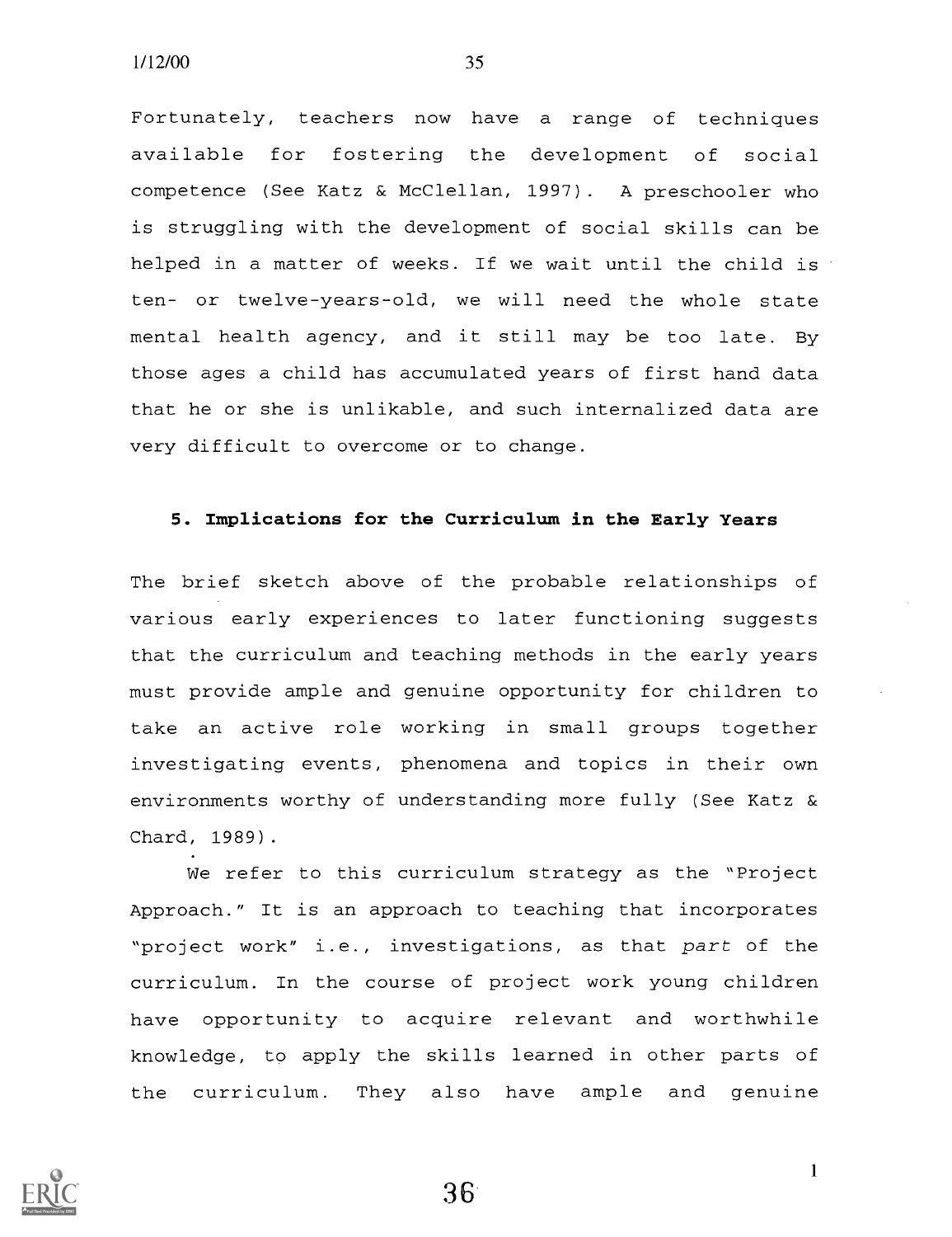opportunity to listen to each other's ideas and questions, to anticipate each other's wishes and reactions, to resolve arguments, to offer assistance to each other, and communicate their own suggestions and thoughts to their coworkers, and to coordinate their efforts with others. Furthermore, they often will have opportunity to learn to work with peers they do not especially like or prefer.

All of these experiences offer occasions to acquire and practice social competencies that are life skills skills not included on tests or other conventional school reports. The project approach is not new to Western education in general or to Barbados in particular. In recent years it has been re-introduced with several workshops on the "project approach" here, and many Barbados early years teachers have been implementing the project approach again for about ten years. Indeed, I am aware of an extended in-depth investigation of West Indies cricket life that was conducted by preschoolers at Erdiston Nursery School and was impressive enough to merit a personal visit from Prime Minister Owen Arthur, a well-known cricket enthusiast!

As I have learned about their experiences and those of many other teachers of young children in many countries where I have been working, they confirm the developmental assumption that, while play is a natural way that young children learn, it is just as natural for them to learn through first-hand observation and investigations. Indeed, living with a young preschooler is precisely a source of



 $37 \t1$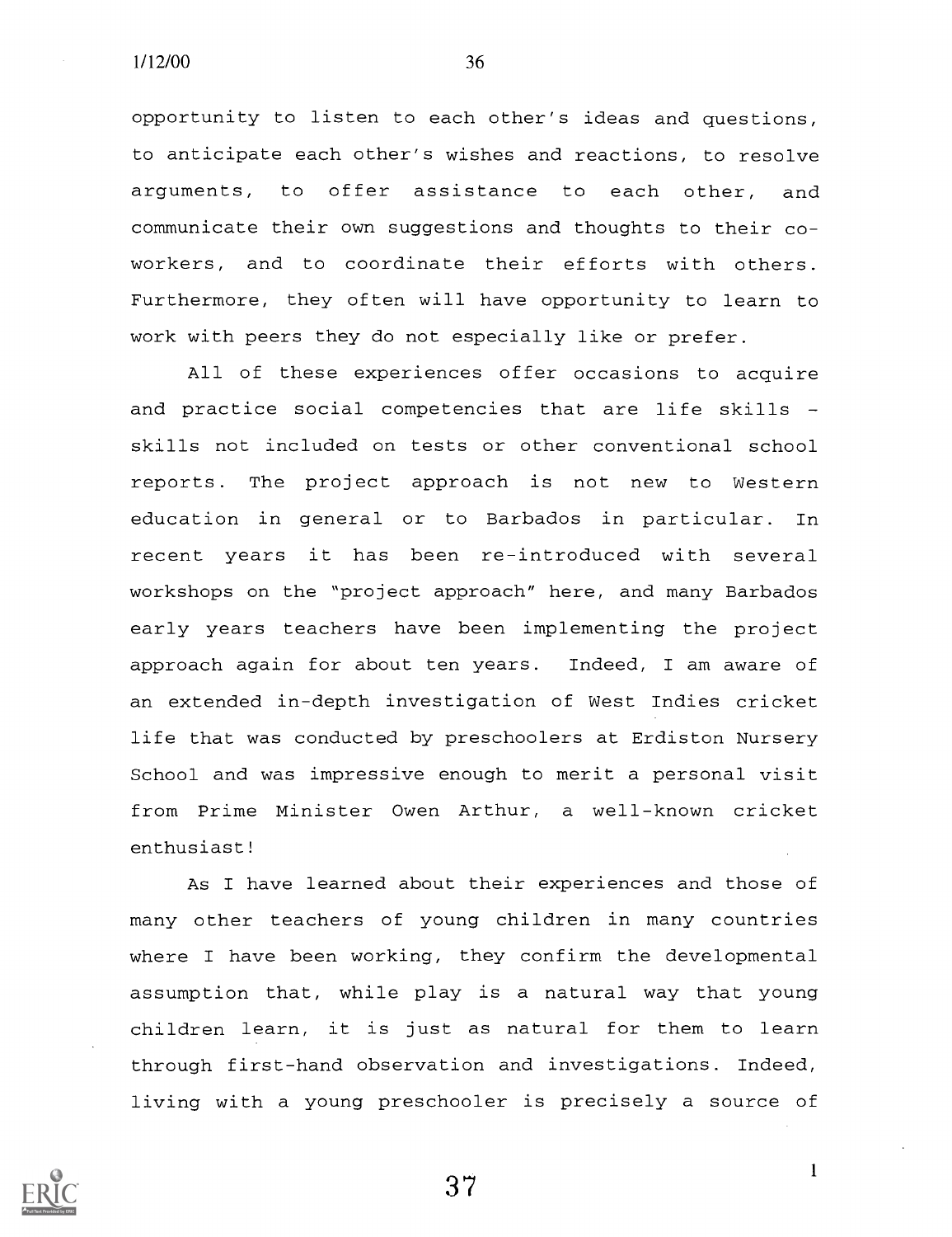$1/12/00$   $3/$ 

stress for the adults because their disposition to investigate everything around them is so powerful that they place themselves in constant jeopardy.

Incorporating projects into the curriculum is a way of strengthening and capitalizing on this in-born investigative disposition. It seems to me that many parents and some educators seriously under-estimate young children's intellectual abilities until they witness their absorption and involvement in investigating things around them. Many also under-estimate children's capacities to gain deep satisfaction from the hard work involved in these investigations.

#### Conclusion

If the perspectives I have shared here are on target they suggest that for the sake of children's long-term development, formal and rigorous academic instruction and exercises be postponed until roughly about the age of <sup>6</sup> years. But I must add here that just because a school or a teacher is not providing formal academic exercises in the early years does not mean that what is on offer is sufficiently mind-engaging. Young children should not be spending large proportions of time in "cute" arts and crafts, or in mindless productions of identical picture pasting thought up by adults. The curriculum in the early years must address the intellectual development of children and engage their lively minds in observing, drawing, and

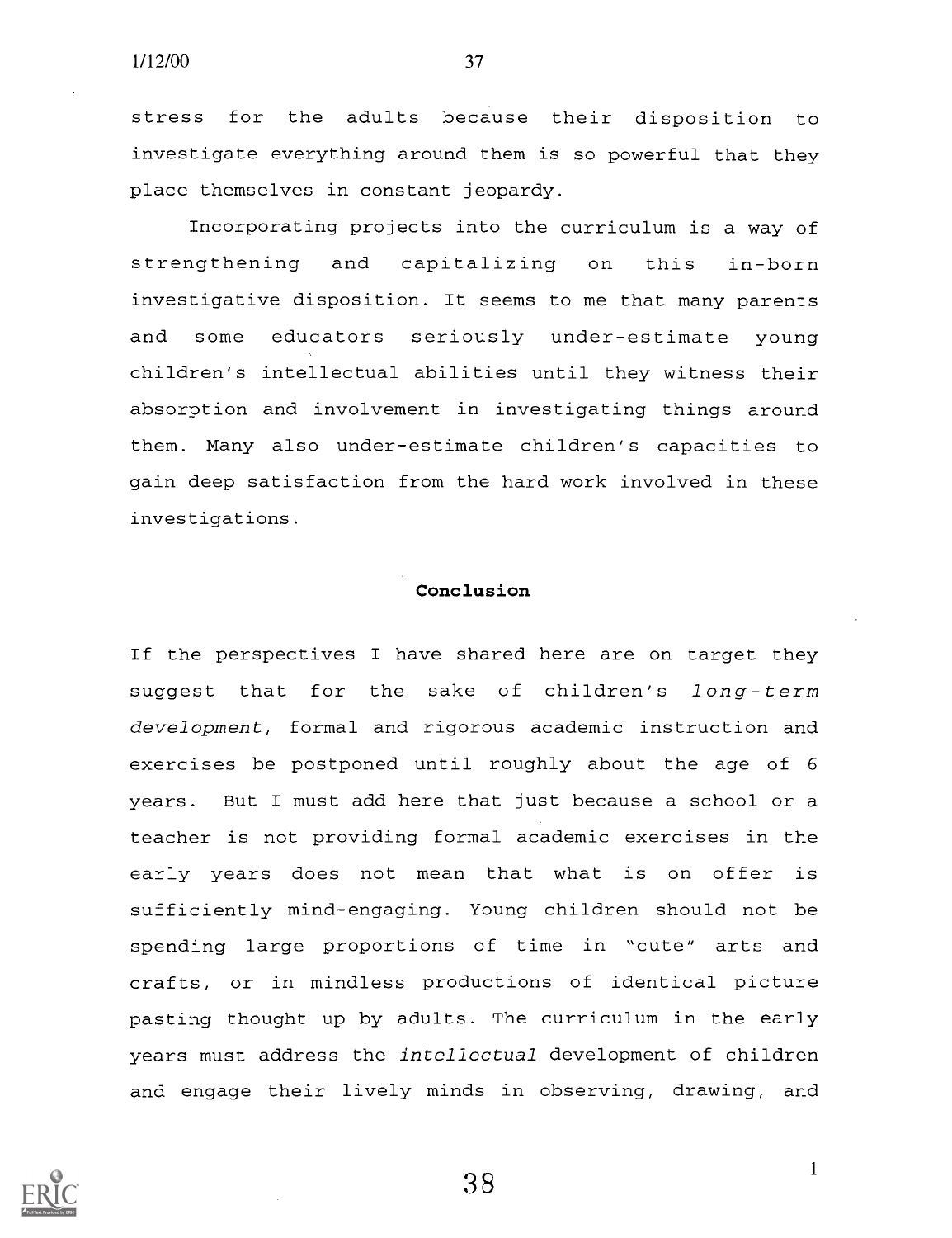discussing events and phenomena around them worthy of close inspection. I want the emphasize again that the intellect consists largely of dispositions - habits of mind - such as the disposition to make sense of experience, to theorize, hypothesize, analyze, synthesize, etc. that can only grow and develop through actual purposeful application.

I sometimes think that one of the greatest challenges for all of us is to reformulate the goals of education so that we make it clear to ourselves and our children that not all youngsters have to become rocket scientists, engineers, lawyers or doctors to be counted as successful. I believe many children in both our countries do get such a message from adults and society at large. Rather a more worthwhile goal, it seems to me, is to ensure that whatever children ultimately do with their lives is not predetermined at birth by their gender, race, ethnic group, nationality, first language or socioeconomic status into which they are born. That is a very difficult goal for all of us educators. It suggests that a major focus should be on helping the young learn as much as well as they can but especially about how to live <sup>a</sup> satisfying life. Learning how to live a good life, satisfying life  $-$  among many other things - has a great deal to do with all the arts, in addition to the knowledge, skills, dispositions, and feelings a community agrees should be strengthened in all their children.

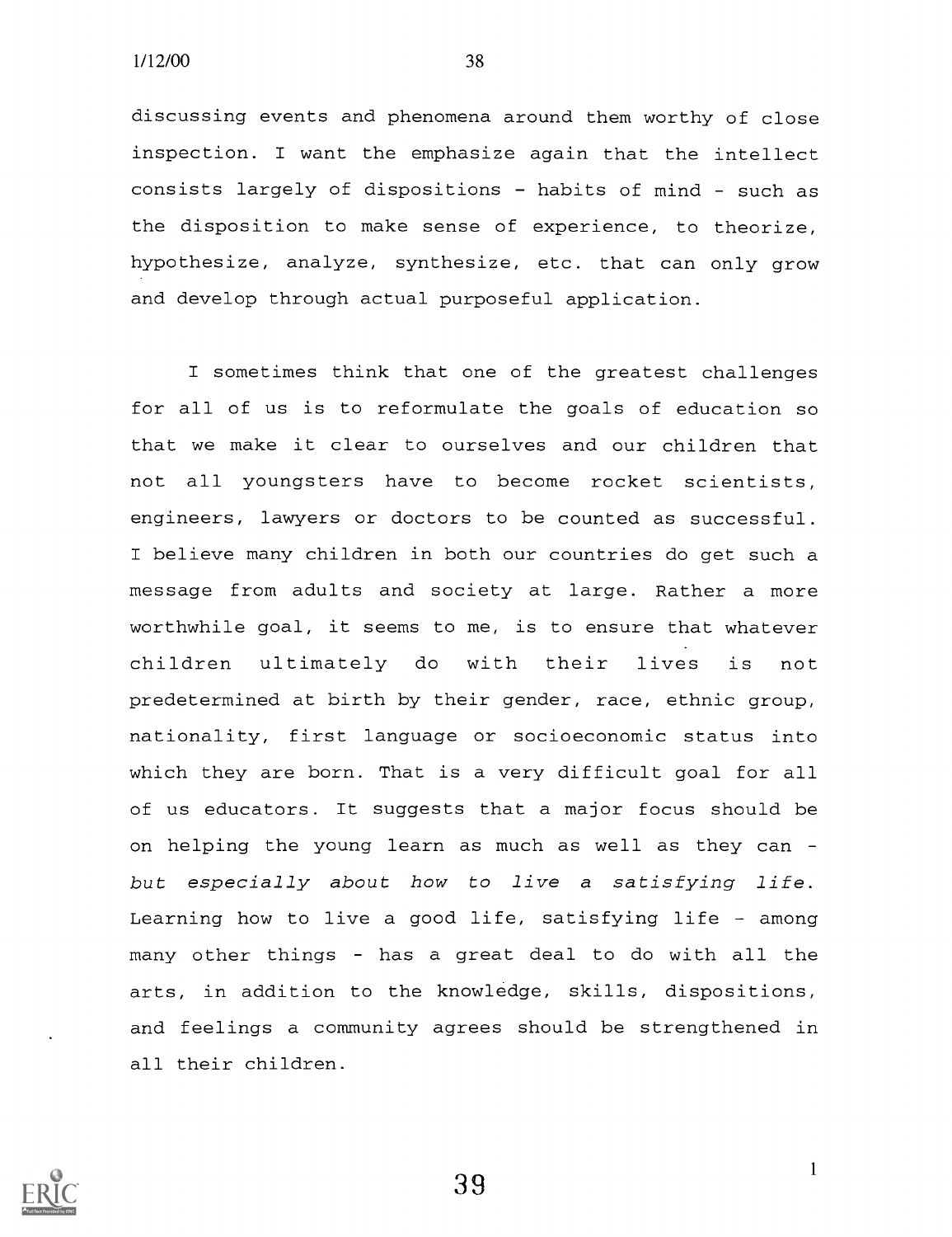#### References

- American Heritage Dictionary. Third Edition. (1993). NY: Houghton Mifflin.
- Consortium for Longitudinal Studies. (1983). As the Twig is Bent. Hillsdale, New Jersey: Erlbaum.
- Damon, W. (1996). Nature, Second Nature, and Development. In Jessor, R., Colby, A., & Shweder, R. A. (1996). Eds. Ethnography of Human Development. Context and Meaning in Social Inquiry. Chicago, IL: University of Chicago Press. Pp.  $459 - 478$ .
	- Damon, W. (1989). (Ed.). Introduction: Advances in Developmental Research. Child Development Today and Tomorrow. San Francisco: Jossey-Bass. (pp.  $1 - 13$ .
- Dweck, C. S., (1991). Self-Theories and Goals: Their Role in Motivation, Personality, and Development. In Richard A. Dienstbier, (Ed.). Perspectives on Motivation. Nebraska Symposium on Motivation, 1990. Lincoln, NE: University of Nebraska Press. pp.
- Dweck, C. S. (1986) Motivational Processes Affecting Learning. American Psychologist. 41(10) 1040 -1048.
- Dweck, C. S. (1987) Children's Conceptions of Intelligence. A paper presented at the annual conference of the American Educational Research Association. Washington, D. C April, 1997.
- Dweck, C. S. and Leggett, E. L. (1988) A Social-Cognitive Approach to Motivation and Personality. Psychological Review. 95(2).  $256 - 273$ .
- Gross, J. J. (1998). The Emerging Field of Emotion Regulation: An Integrative Review. Review of



 $\mathbf{1}$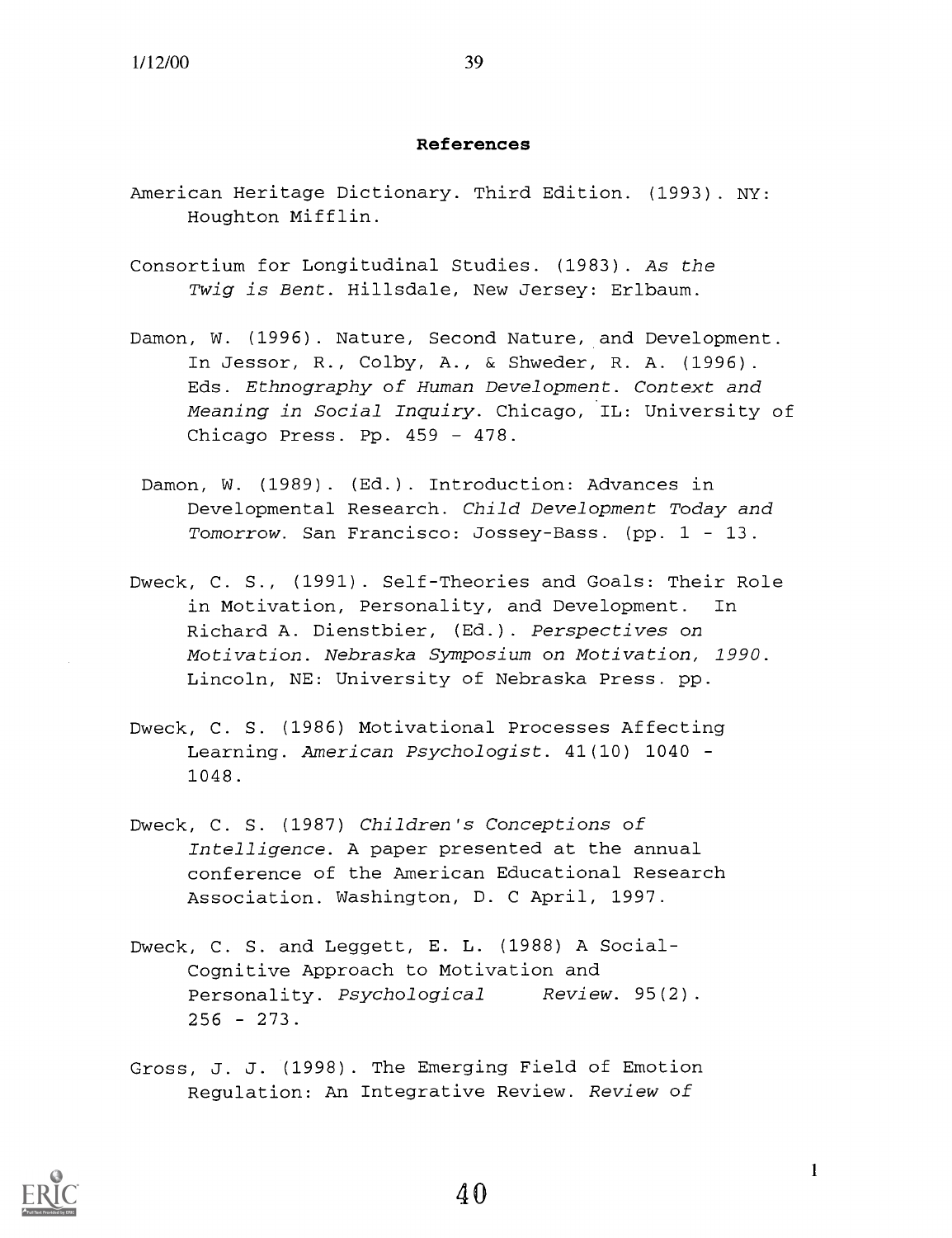General Psychology. Vol. 2, No. 3, pp. 271 299.

- Heine, S. J., Lehman, D. R., Markus, H. R., Kitayama, S. (1999). Is there a universal need for positive selfregard? Psychological Review. Vol. 106, No. 4. 766 794
- Jessor, R., Colby, A., & Shweder, R. A. (1996). Eds. Ethnography of Human Development. Context and Meaning in Social Inquiry. Chicago, IL: University of Chicago Press.
- Karnes, M. B., Schwedel, A. M., & Williams, M. B. (1983). "A Comparison of Five Approaches for Educating Young Children from Low-Income Homes." In As the Twig is Bent...Lasting Effects of Preschool Programs, edited by the Consortium for Longitudinal Studies. Hillsdale, NJ: Lawrence Erlbaum Associates.
- Katz, L. G. (1995). Talks with Teachers of Young Children. A Collection. Stamford, CT: Ablex.
- Katz, L. G., & Chard, S. C. (1989). Engaging Children's Minds. The Project Approach. Stamford, CT: Ablex Publishing Corp.
- Katz, L. G., & Raths, J. D., (1992). Six Dilemmas of Teacher Education. Journal of Teacher Education.
- Katz, L. G., & McClellan, D. (1997). Fostering Social Competence in Young Children. The Teacher's Role. Washington, DC: National Association for the Education of Young Children.

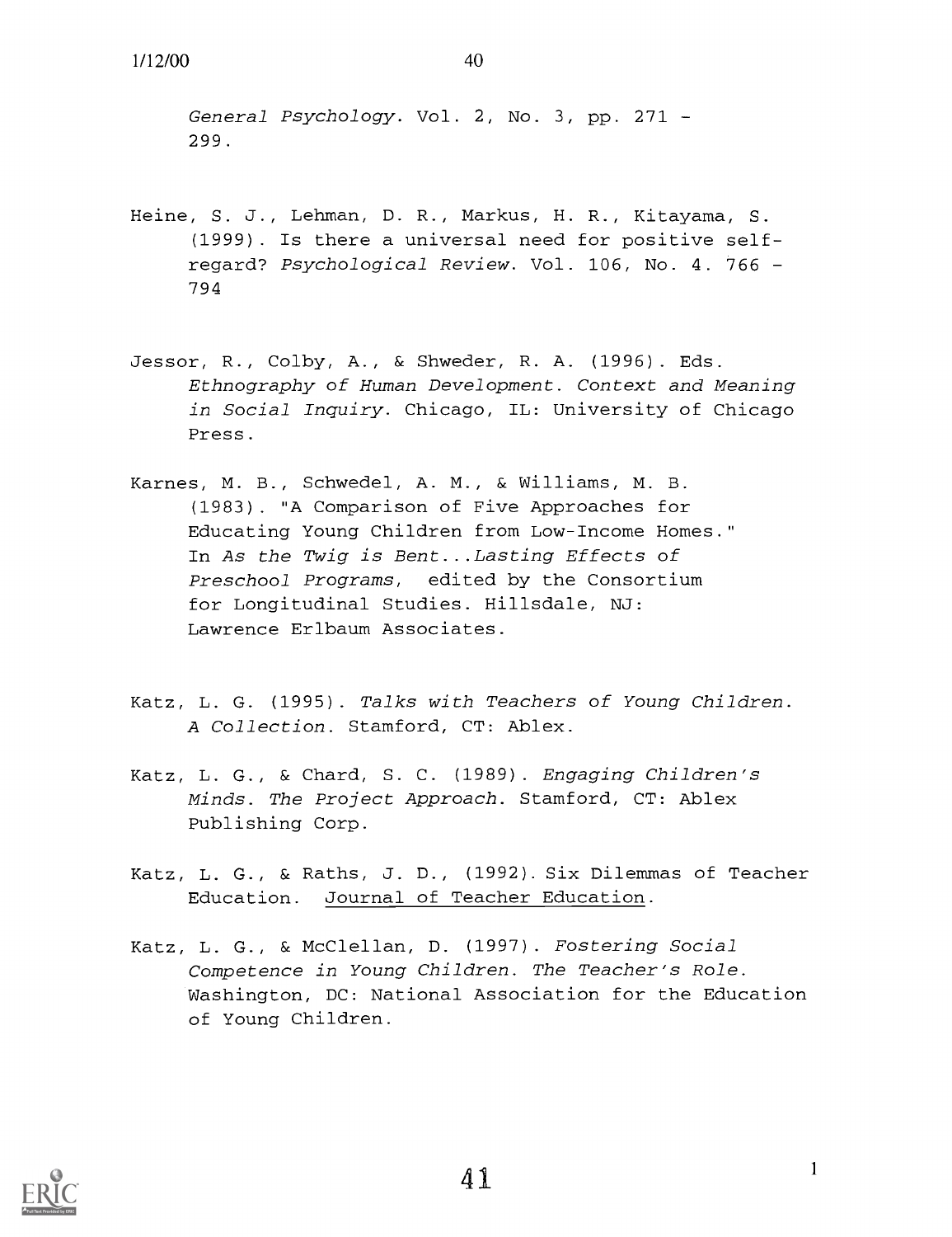- Marcon, R. A. (1992). Differential effects of three preschool models on inner-city 4-year-olds. Early Childhood Research Quarterly.  $7(4)$ , 517 - 530.
- Marcon, R. A. (1995). Fourth-Grade Slump: The Cause and Cure" Principal., May. pp.  $17 - 20$
- Miller, P. H.(1983). Theories of Developmental Psychology. W. H.. Freeman and Co. San Francisco.
- Miller, L. B. & Bizzell, R. P. (1983) Long-term effects of four preschool programs: sixth, seventh, and eight grades. Child Development  $54(3)$  727 - 741.
- Saarni, C. (1999). The Development of Emotional Competence. New York: Guildford Press.
- Schweinhart, L. J., Weikart, D. P., & Larner, M. B. (1986a). "Consequences of Three Preschool Curriculum Models through Age 15." Early Childhood Research Quarterly 1(1):15-46.
- Schweinhart, L. J. , Weikart, D. P. & Larner, M. B. (1986b) Child-initiated activities in early childhood programs may help prevent delinquency. Early Childhood Research Quarterly. 1,  $(3)$  303 - 312.
- Schweinhart, L. J. (1997). Child-Initiated Learning Activities for Young Children Living in Poverty. ERIC Digest. Champaign, IL: ERIC Clearinghouse on Elementary and Early Childhood Education.
- Schweinhart, L. J. & Weikart, D. P. (1997). The High/Scope Preschool Curriculum Comparison Study through Age 23. Early Childhood Research Quarterly.  $12(2)$ .  $117 - 143$ .



 $\mathbf{1}$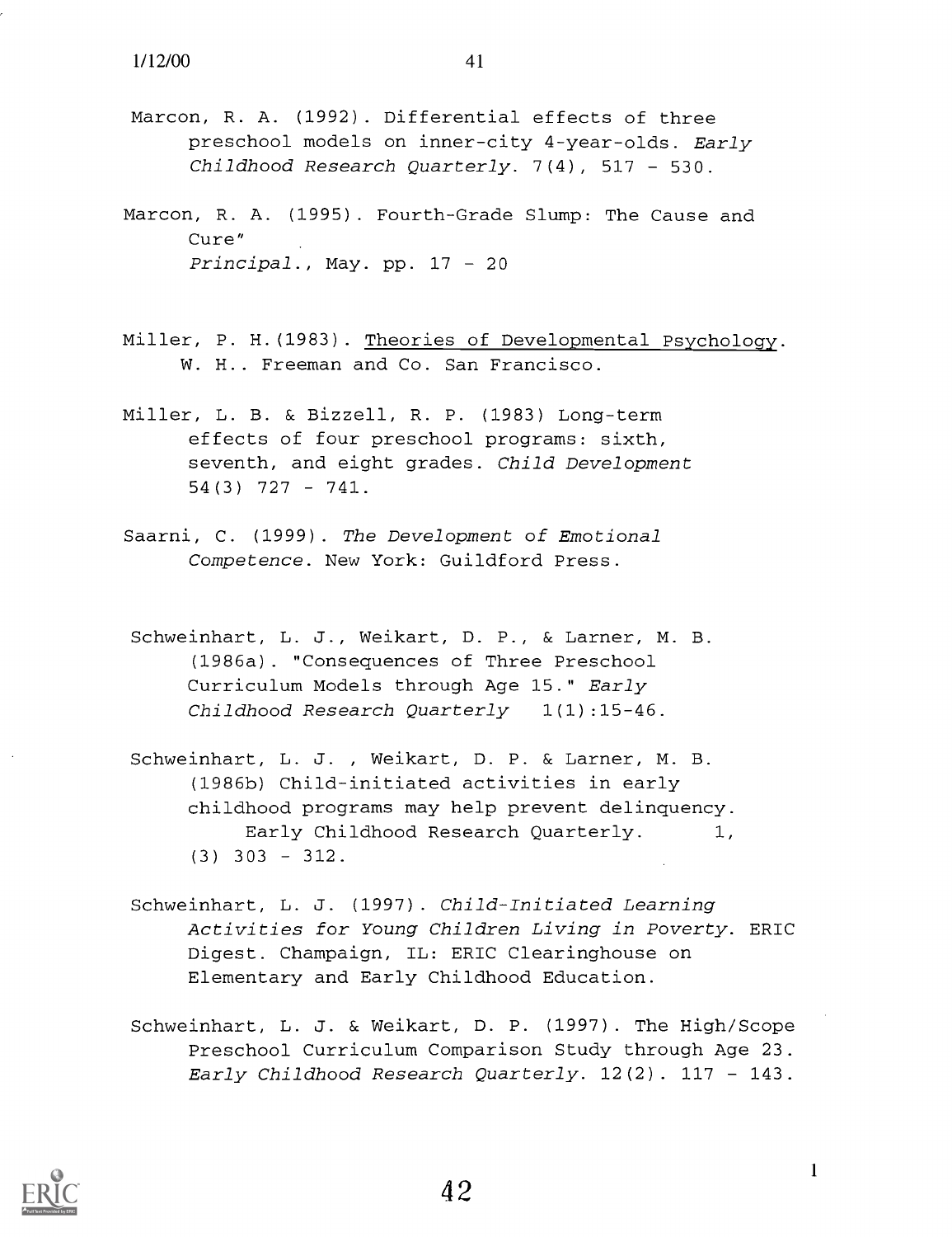Walberg, H. (1984). "Improving the Productivity of<br>America's Schools." Educational Leadersh: Educational Leadership 41(8):19-30.

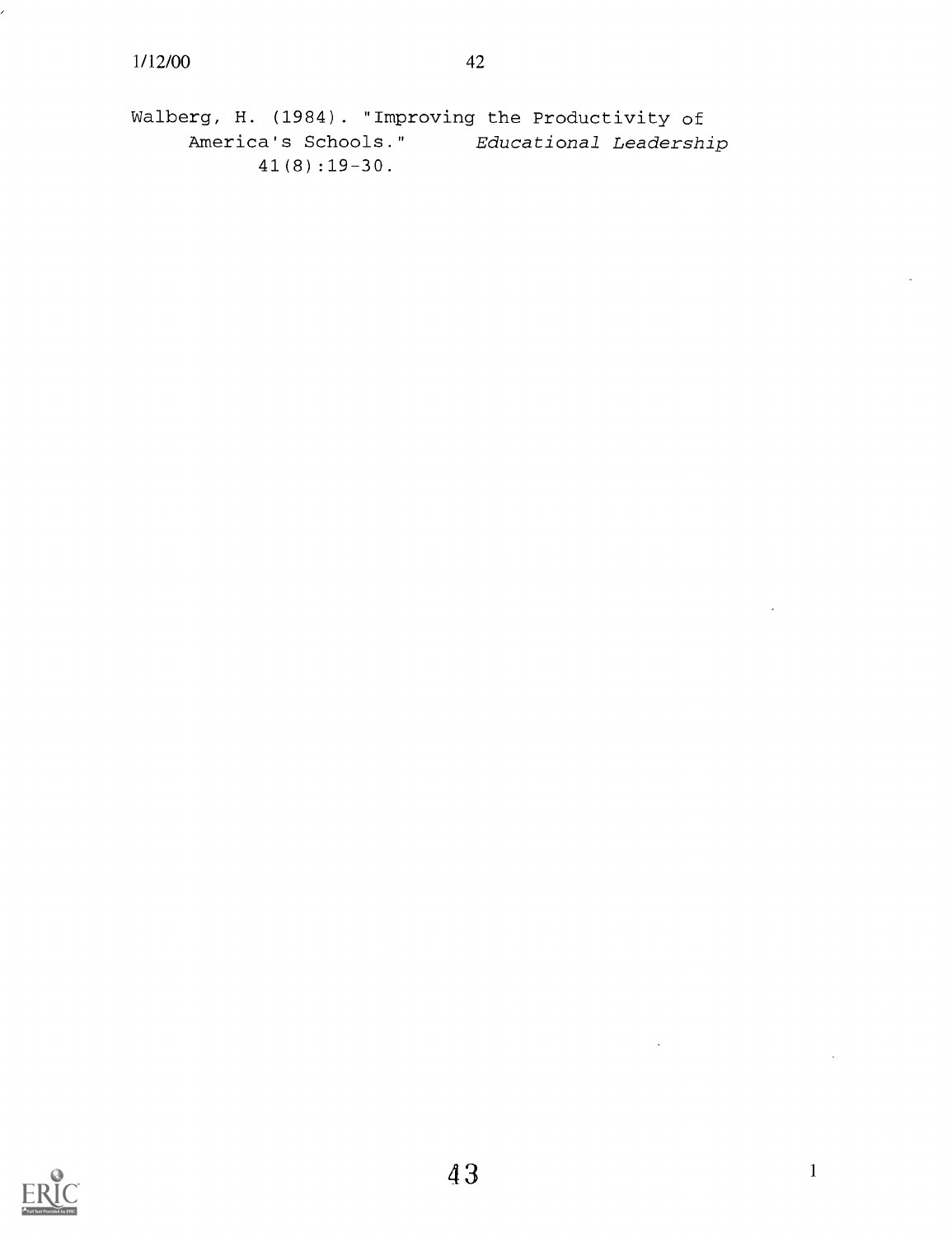

U.S. Department of Education

Office of Educational Research and Improvement (OERI) National Library of Education (NLE) Educational Resources Information Center (ERIC)



# REPRODUCTION RELEASE

(Specific Document)

I. DOCUMENT IDENTIFICATION:

### II. REPRODUCTION RELEASE:

In order to disseminate as widely as possible timely and significant materials of interest to the educational community, documents announced in the monthly abstract journal of the ERIC system, Resources in Education (RIE), are usually made available to users in microfiche, reproduced paper copy, and electronic media, and sold through the ERIC Document Reproduction Service (EDRS). Credit is given to the source of each document, and, if reproduction release is granted, one of the following notices is affixed to the document.

If permission is granted to reproduce and disseminate the identified document, please CHECK ONE of the following three options and sign at the bottom of the page.

|                           | The sample sticker shown below will be<br>affixed to all Level 1 documents                                                                                      | The sample sticker shown below will be<br>affixed to all Level 2A documents                                                                                                                                                      | The sample sticker shown below will be<br>affixed to all Level 2B documents                                                       |  |
|---------------------------|-----------------------------------------------------------------------------------------------------------------------------------------------------------------|----------------------------------------------------------------------------------------------------------------------------------------------------------------------------------------------------------------------------------|-----------------------------------------------------------------------------------------------------------------------------------|--|
|                           | PERMISSION TO REPRODUCE AND<br>DISSEMINATE THIS MATERIAL HAS<br><b>BEEN GRANTED BY</b>                                                                          | PERMISSION TO REPRODUCE AND<br>DISSEMINATE THIS MATERIAL IN<br>MICROFICHE, AND IN ELECTRONIC MEDIA<br>FOR ERIC COLLECTION SUBSCRIBERS ONLY.<br><b>HAS BEEN GRANTED BY</b>                                                        | PERMISSION TO REPRODUCE AND<br>DISSEMINATE THIS MATERIAL IN<br>MICROFICHE ONLY HAS BEEN GRANTED BY                                |  |
|                           | TO THE EDUCATIONAL RESOURCES                                                                                                                                    | TO THE EDUCATIONAL RESOURCES<br><b>INFORMATION CENTER (ERIC)</b>                                                                                                                                                                 | TO THE EDUCATIONAL RESOURCES<br>INFORMATION CENTER (ERIC)                                                                         |  |
|                           | <b>INFORMATION CENTER (ERIC)</b>                                                                                                                                | <b>2A</b>                                                                                                                                                                                                                        | 2B                                                                                                                                |  |
|                           | Level 1                                                                                                                                                         | Level 2A                                                                                                                                                                                                                         | Level 2B                                                                                                                          |  |
|                           |                                                                                                                                                                 |                                                                                                                                                                                                                                  |                                                                                                                                   |  |
|                           | Check here for Level 1 release, permitting<br>eproduction and dissemination in microfiche or other<br>ERIC archival media (e.g., electronic) and paper<br>copy. | Check here for Level 2A release, permitting<br>reproduction and dissemination in microfiche and in<br>electronic media for ERIC archival collection<br>subscribers only                                                          | Check here for Level 2B release, permitting<br>reproduction and dissemination in microfiche only                                  |  |
|                           |                                                                                                                                                                 | Documents will be processed as indicated provided reproduction quality permits.<br>If permission to reproduce is granted, but no box is checked, documents will be processed at Level 1.                                         |                                                                                                                                   |  |
|                           |                                                                                                                                                                 | I hereby grant to the Educational Resources Information Center (ERIC) nonexclusive permission to reproduce and disseminate this document                                                                                         | as indicated above. Reproduction from the ERIC microfiche or electronic media by persons other than ERIC employees and its system |  |
|                           |                                                                                                                                                                 | contractors requires permission from the copyright holder. Exception is made for non-profit reproduction by libraries and other service agencies<br>to satisfy information needs of educators in response to discrete inquiries. |                                                                                                                                   |  |
| Signature:<br><b>Sign</b> | whan                                                                                                                                                            | Printed Name/Position/Title:                                                                                                                                                                                                     | $\mathcal{P}_{h}$ .<br>$6.$ Katz                                                                                                  |  |
| here.→<br>3Se             | Organization/Address:<br>ERIC/EECE                                                                                                                              | Childran's Research Center Telephone<br>E-Mail Address:                                                                                                                                                                          | FAX217-333-3767<br>$33 - 1386$<br>Date:                                                                                           |  |